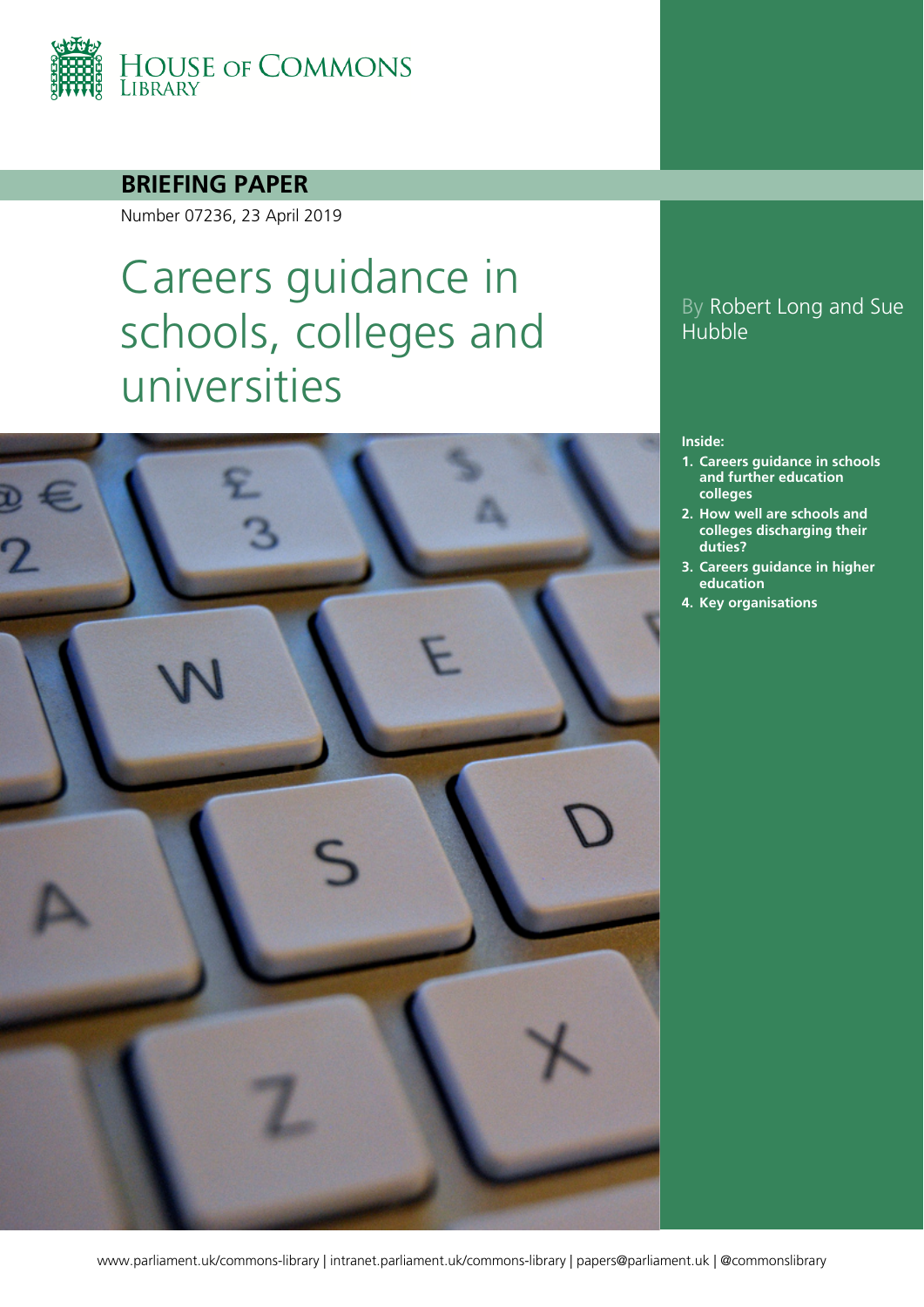## **Contents**

|     | Introduction                                                                                                              | 3                                     |
|-----|---------------------------------------------------------------------------------------------------------------------------|---------------------------------------|
| 1.  | Careers guidance in schools and further education                                                                         |                                       |
|     | colleges                                                                                                                  | 4                                     |
| 1.1 | Requirements on schools                                                                                                   | 4                                     |
| 1.2 | Careers guidance in further education colleges                                                                            | 5                                     |
| 1.3 | Jobcentre plus employment advisers: 14-17 year olds                                                                       | 5                                     |
| 1.4 | Advice about technical education and apprenticeships                                                                      | 6                                     |
|     | Previously planned legislation<br>Technical and Further Education Act 2017                                                | 6                                     |
| 1.5 | Northern Powerhouse                                                                                                       | $\begin{array}{c} 6 \\ 7 \end{array}$ |
| 1.6 | <b>DfE Careers Strategy</b>                                                                                               | $\overline{7}$                        |
|     | Announcement                                                                                                              | $\overline{7}$                        |
|     | Publication                                                                                                               | $\,8\,$                               |
|     | Expanded measures (October 2018)                                                                                          | 9                                     |
| 2.  | How well are schools and colleges discharging their                                                                       |                                       |
|     | duties?                                                                                                                   | 10                                    |
| 2.1 | Secretary of State's December 2014 statement and                                                                          |                                       |
|     | announcement of the Careers and Enterprise Company                                                                        | 10                                    |
| 2.2 | Education Select Committee report (January 2013)                                                                          | 11                                    |
| 2.3 | Education Select Committee: follow-up (January 2015)                                                                      | 12                                    |
| 2.4 | Sub-Committee on Education, Skills and the Economy inquiry                                                                |                                       |
| 2.5 | $(2015-16)$<br>National Careers Council Report (June 2013)                                                                | $12 \overline{ }$<br>13               |
| 2.6 | Ofsted comment 2013-16 and inspection framework                                                                           | 15                                    |
|     | Ofsted inspection framework                                                                                               | 15                                    |
|     | Thematic review and Government response (2013)                                                                            | 15                                    |
|     | Sir Michael Wilshaw comment (2015)                                                                                        | 16                                    |
|     | Getting Ready for Work report (2016)                                                                                      | 16                                    |
| 2.7 | British Chambers of Commerce survey (November 2015)                                                                       | 16                                    |
| 2.8 | City and Guilds report (November 2015)                                                                                    | 17                                    |
| 2.9 | DfE research brief: mapping careers provision in England                                                                  | 17                                    |
|     | 2.10 All-Party Parliamentary Group report (January 2017)                                                                  | 17                                    |
|     | 2.11 Gatsby Foundation report: international comparisons<br>2.12 Careers and Enterprise Company: State of the Nation 2018 | 18<br>18                              |
|     |                                                                                                                           |                                       |
| 3.  | Careers guidance in higher education                                                                                      | 19                                    |
| 4.  | <b>Key organisations</b>                                                                                                  | 21                                    |
| 4.1 | <b>National Careers Service</b>                                                                                           | 21                                    |
|     | Economic Evaluation of the NCS                                                                                            | 21                                    |
| 4.2 | Careers and Enterprise Company                                                                                            | 22                                    |
|     | Sutton Trust report recommendation                                                                                        | 23                                    |

Contributing authors: Robert Long, schools and further education policy

Sue Hubble, higher education policy

Cover page image copyright: [Photo 29/365: Back to work](https://www.flickr.com/photos/jamesbrobinson/8427672140/in/photolist-dQJ2j5-9gQpsE-2Qh9jn-bWE22s-9uaSN5-5YwrpD-7r8BsX-qLkBvW-quCoVz-jrksr-fB43SB-7jAHW-5W8maE-7rhvzM-64R48k-4pwE6Q-4pwSph-4saGBU-nNWwTM-dPzHMz-fu9CE2-7LDPNe-qu5xDv-3aJF9W-8qq24Z-5FRKk8-4tbEBK-pR6CJN-96iVEY-8h2ki9-9kU9rH-6j9ij2-4LsHeq-4LsHDJ-768Sk9-3aGiGA-8Brvqw-oqvp2P-pqqHcj-5CFFNw-83Faze-83Fbba-83FbwZ-4MDTaX-4ik3xy-5LFwr6-5t6xZp-hWiXnT-9UK32U-8qPmuu) by [James Robinson.](https://www.flickr.com/photos/jamesbrobinson/) Licensed under [CC BY 2.0](https://creativecommons.org/licenses/by-nc-sa/2.0/) / image cropped.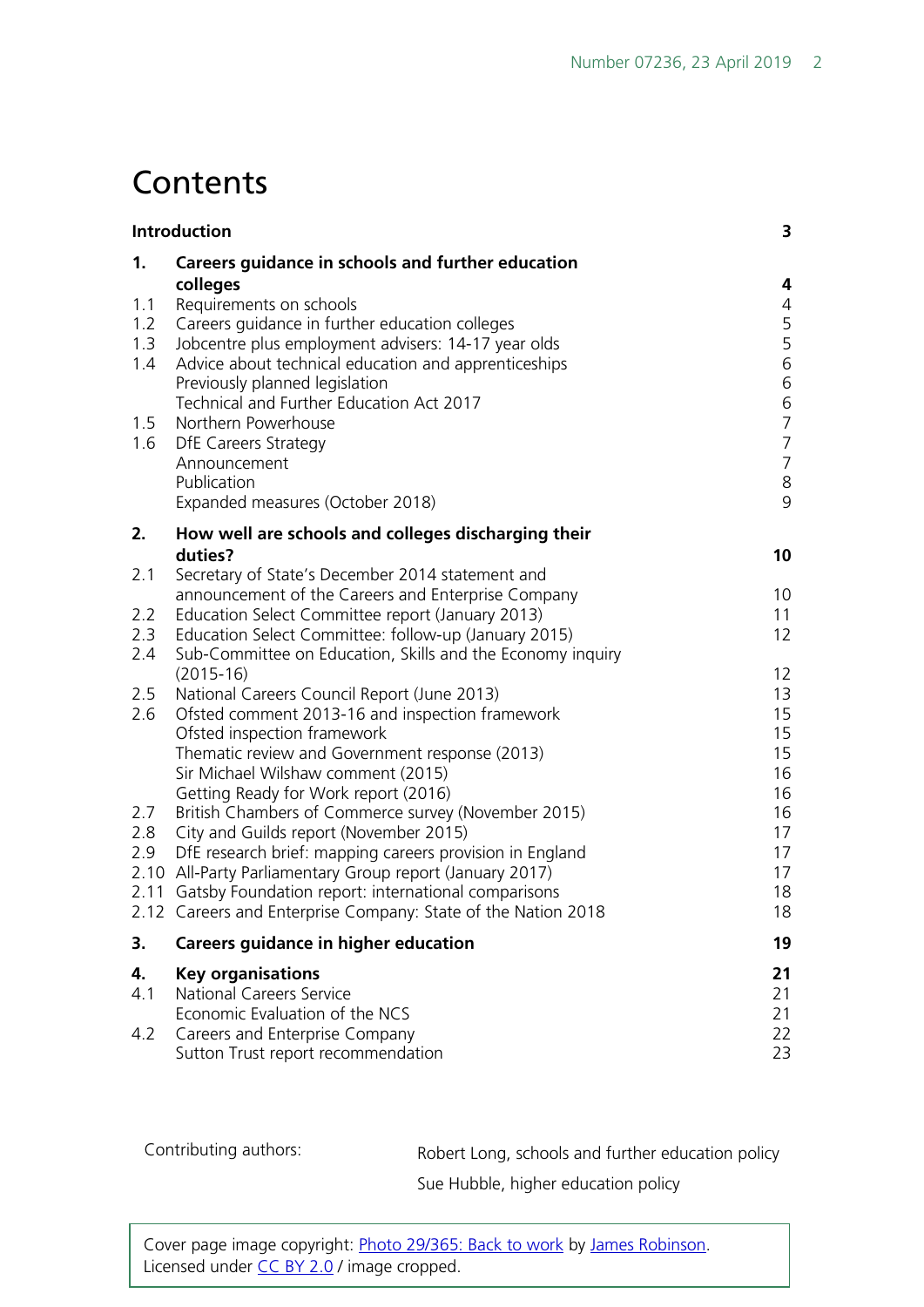## <span id="page-2-0"></span>Introduction

#### **Overview**

Since September 2013, local authority-maintained schools in England have been under a duty to provide impartial careers guidance to pupils from years 8 to 13 (ages 12-18). The Department for Education has published statutory quidance (most recently updated in October 2018) for maintained schools on their duty to provide careers guidance.

Many academies and free schools are subject to the duties relating to careers guidance through their funding agreements, including those which opened from September 2012 onwards and those which have moved to an updated funding agreement. Academies without the requirement are encouraged to follow the guidance as a statement of good practice.

All further education (FE) colleges and sixth form colleges have been required to secure access to independent careers guidance from September 2013. This requirement is part of FE college and sixth form college funding agreements. The Department for Education has published *[guidance](https://www.gov.uk/government/publications/careers-guidance-for-colleges--2)* for FE and sixth form colleges to draw on in fulfilling this duty.

The quality of careers advice has come in for frequent criticism, and recent governments have made several reforms, including the establishment of the [National Careers Service](https://nationalcareersservice.direct.gov.uk/Pages/Home.aspx) and the [Careers](http://www.careersandenterprise.co.uk/) and [Enterprise Company](http://www.careersandenterprise.co.uk/) (CEC), aimed at improving the quality and range of careers advice on offer. Higher education institutions are not required to provide careers advice, but nonetheless this service is offered across institutions.

#### **DfE Careers Strategy**

The Department for Education's [Careers strategy](https://www.gov.uk/government/publications/careers-strategy-making-the-most-of-everyones-skills-and-talents) was published in December 2017. It set out a series of measures to be implemented during 2018-20 to improve careers guidance in England, including new benchmarks for careers education, an investment fund for disadvantaged pupils, and a named Careers Leader in every school and college.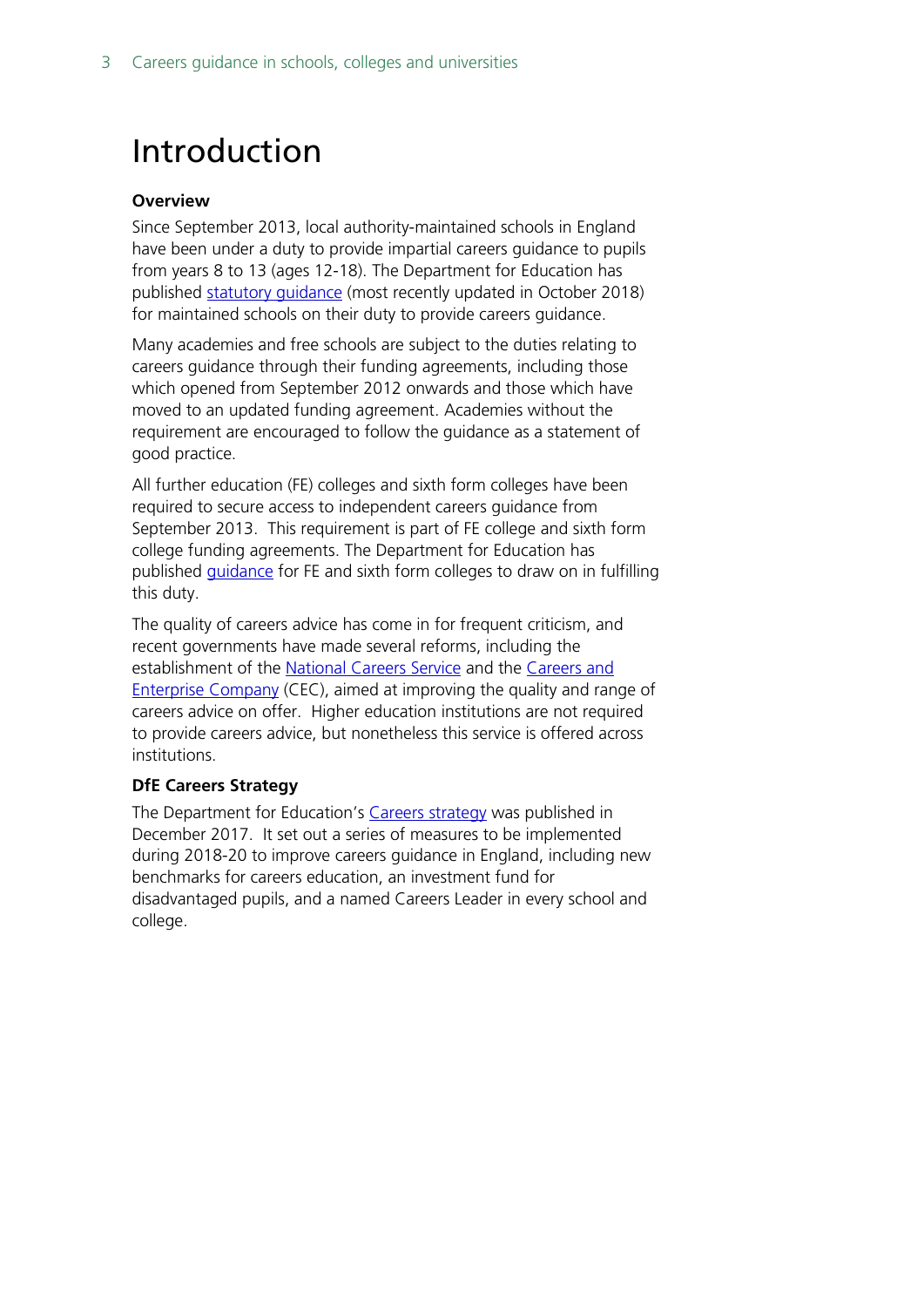## <span id="page-3-0"></span>1. Careers guidance in schools and further education colleges

## <span id="page-3-1"></span>1.1 Requirements on schools

In September 2012 local authority maintained schools became subject to a statutory duty to provide impartial careers guidance to pupils in years 9 to 11. In September 2013, the statutory duty on schools was expanded to cover pupils in school years 8 (12-13 year olds) to 13 (17- 18 year olds). There have been other connected reforms, including the disbanding of the *Connexions* service at the national level, and the establishment of a [National Careers Service \(NCS\)](https://nationalcareersservice.direct.gov.uk/Pages/Home.aspx) in April 2012.

The Department for Education has published [statutory guidance](https://www.gov.uk/government/publications/careers-guidance-provision-for-young-people-in-schools) (most recently updated in October 2018) for maintained schools on their duty to provide careers guidance.<sup>[1](#page-3-2)</sup>

All academies and free schools are subject to a new duty to provide pupils with access to a range of education and training providers. Many academies and free schools are subject to the duty to provide independent careers guidance through their funding agreements, including those which opened from September 2012 and those which have moved to the updated funding agreement. Academies without the requirement are encouraged to follow the guidance in any case as a statement of good practice.<sup>[2](#page-3-3)</sup>

The statutory guidance provides the following overview the duty on maintained schools:

1. Section 42A of the Education Act 1997 requires governing bodies to ensure that all registered pupils at the school are provided with independent careers guidance from year 8 (12-13 year olds) to year 13 (17-18 year olds).

2. The governing body must ensure that the independent careers guidance provided:

- is presented in an impartial manner, showing no bias or favouritism towards a particular institution, education or work option;
- includes information on the range of education or training options, including apprenticeships and technical education routes;
- is guidance that the person giving it considers will promote the best interests of the pupils to whom it is given.

3. The Technical and Further Education Act 2017 inserts section 42B into the Education Act 1997 and came into force on 2 January 2018. This new law requires the proprietor of all schools and academies to ensure that there is an opportunity for a range of education and training providers to access all pupils in year 8 to year 13 for the purpose of informing them about approved technical education qualifications13 or apprenticeships.

<span id="page-3-2"></span> <sup>1</sup> Department for Education, [Careers guidance and access for education and training](https://www.gov.uk/government/publications/careers-guidance-provision-for-young-people-in-schools)  [providers,](https://www.gov.uk/government/publications/careers-guidance-provision-for-young-people-in-schools) October 2018

<span id="page-3-3"></span> $Ibid., p4 (fn)$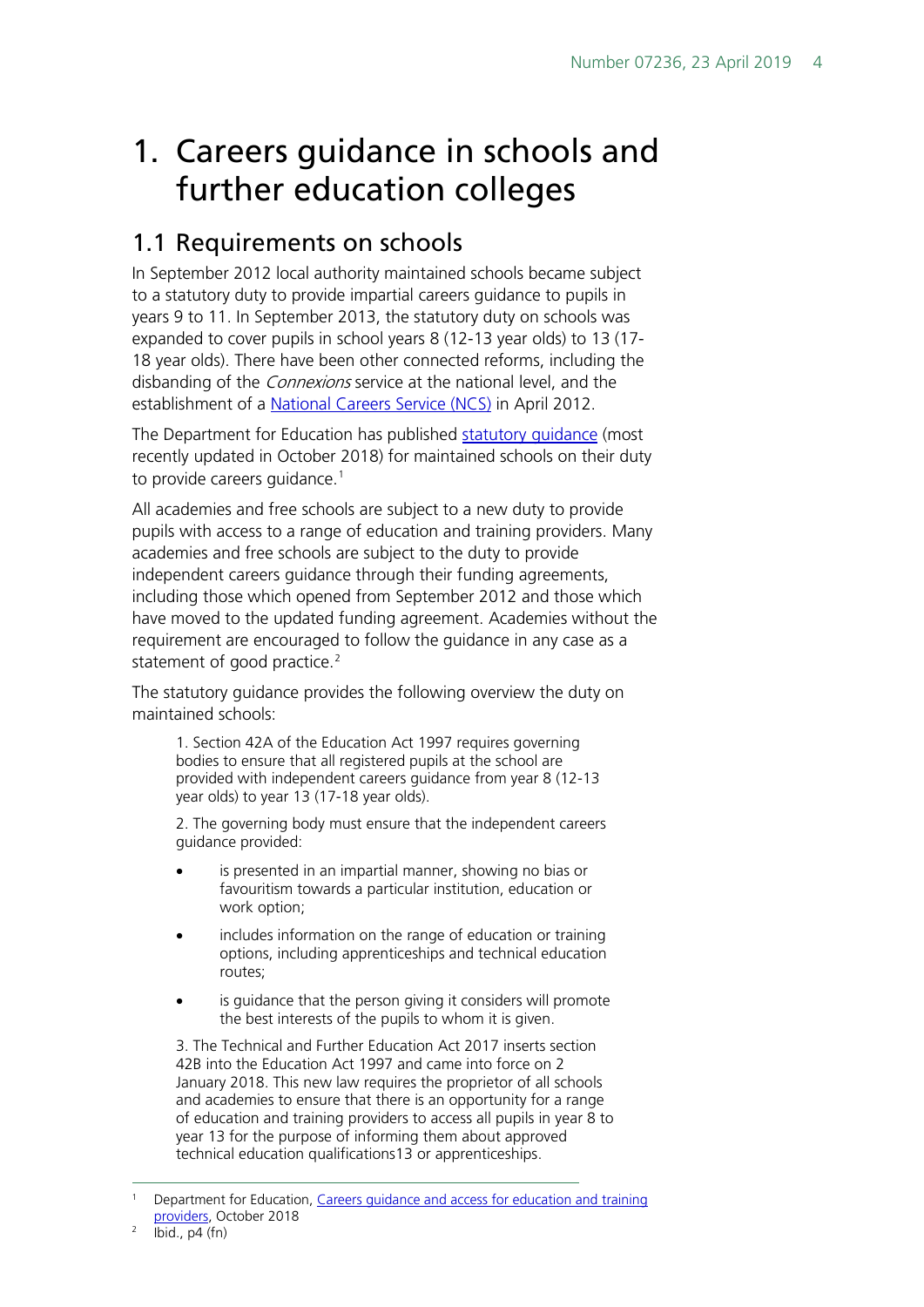4. The proprietor must prepare a policy statement setting out the circumstances in which education and training providers will be given access to pupils, and to ensure that this is followed. The policy statement must be published and must include:

- any procedural requirement in relation to requests for access;
- grounds for granting and refusing requests for access;
- details of premises or facilities to be provided to a person who is given access.

5. The proprietor may revise the policy statement from time to time. The proprietor must publish the policy statement and any revised statement.[3](#page-4-2)

The revised guidance published in October 2018 incorporates the requirements of the DfE's Careers Strategy (see section 1.6).

## <span id="page-4-0"></span>1.2 Careers guidance in further education colleges

Following a public consultation in 2012 on extending access to careers guidance, all further education (FE) colleges and sixth form colleges have been subject to a requirement to secure access to independent careers guidance from September 2013. This requirement is part of FE college and sixth form college funding agreements.<sup>[4](#page-4-3)</sup>

The Department for Education has published [guidance](https://www.gov.uk/government/publications/careers-guidance-for-colleges--2) for FE and sixth form colleges to draw on in fulfilling this duty.<sup>[5](#page-4-4)</sup>

#### <span id="page-4-1"></span>1.3 Jobcentre plus employment advisers: 14- 17 year olds

In the [Summer Budget 2015,](https://www.gov.uk/government/uploads/system/uploads/attachment_data/file/443232/50325_Summer_Budget_15_Web_Accessible.pdf) the Government announced the creation of a new Jobcentre plus employment advisor role, working with schools and sixth-form colleges to help improve young people's ability to find work. The new provision, aimed at 14-17 year olds, will start in Birmingham. It is intended to then expand to the wider Greater Birmingham and Solihull area, and subsequently more widely.<sup>[6](#page-4-5)</sup>

A measure to provide Jobcentre plus advisor support in schools across England to supplement careers advice, and provide routes into work experience and apprenticeships, had previously been [announced](https://www.gov.uk/government/uploads/system/uploads/attachment_data/file/430149/QS_lobby_pack_FINAL_NEW_2.pdf) alongside the Queen's Speech in May 2015.<sup>[7](#page-4-6)</sup> However, no legislative measure was included in the subsequently published *Welfare Reform* [and Work Bill](http://services.parliament.uk/bills/2015-16/welfarereformandwork.html).

The issue was raised during a [debate](http://www.publications.parliament.uk/pa/ld201516/ldhansrd/text/151022-0001.htm#15102244000632) on education and employment opportunities in the House of Lords on 22 October 2015.<sup>[8](#page-4-7)</sup> Baroness

<span id="page-4-2"></span> <sup>3</sup> Ibid., p10-11

<span id="page-4-3"></span><sup>4</sup> DfE, Securing Independent Careers Guidance: Guidance for General Further [Education Colleges and Sixth Form Colleges,](https://www.gov.uk/government/uploads/system/uploads/attachment_data/file/207240/Securing-Independent-Careers-Guidance.pdf) October 2018

<span id="page-4-4"></span> $5$  Ibid, p5

<span id="page-4-5"></span><sup>&</sup>lt;sup>6</sup> HM Treasury, **Summer Budget 2015**, p80

<span id="page-4-6"></span><sup>&</sup>lt;sup>7</sup> [The Queen's Speech 2015 Briefing Notes,](https://www.gov.uk/government/uploads/system/uploads/attachment_data/file/430149/QS_lobby_pack_FINAL_NEW_2.pdf) p15

<span id="page-4-7"></span><sup>8</sup> [HL Deb 22 Oct 2015 c815-851](http://www.publications.parliament.uk/pa/ld201516/ldhansrd/text/151022-0001.htm#15102244000632)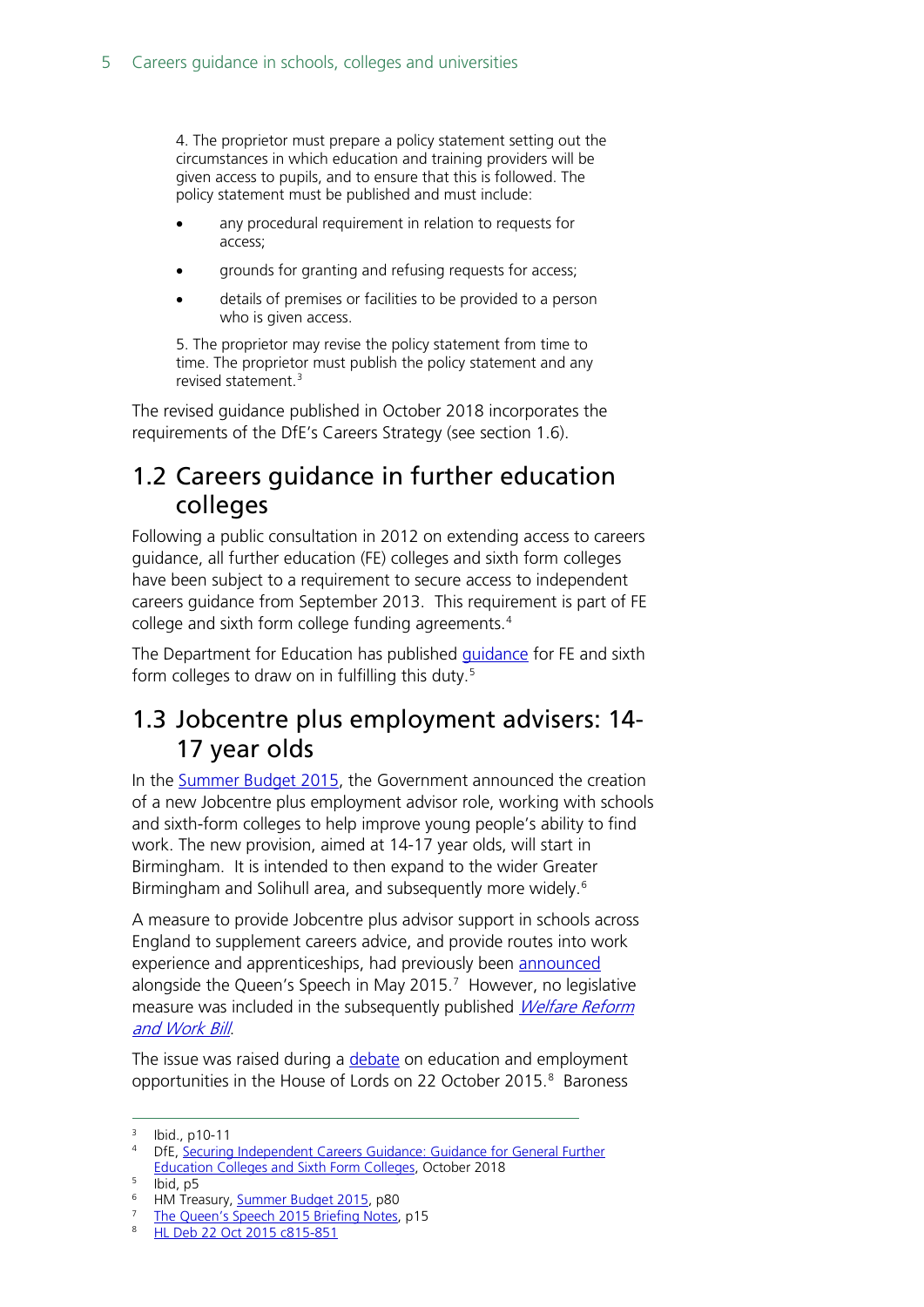Evans subsequently [wrote](http://data.parliament.uk/DepositedPapers/Files/DEP2015-0833/Lord_McKenzie_of_Luton_-_B_Stedman.pdf) to Lord McKenzie to state that Jobcentre plus support would start in Birmingham in November 2015, and extended to nine further pathfinder projects during this academic year. Full rollout across England was to be completed by March 2017.<sup>[9](#page-5-3)</sup>

## <span id="page-5-0"></span>1.4 Advice about technical education and apprenticeships

#### <span id="page-5-1"></span>Previously planned legislation

In January 2016, the then Education Secretary Nicky Morgan [announced](https://www.gov.uk/government/news/new-law-will-end-outdated-snobbery-towards-apprenticeships) that the Government would legislate to require schools to ensure nonacademic routes received "equal airtime" with academic routes in schools career advice. Schools would be required by law to collaborate with colleges, university technical colleges and other training providers to ensure this was done.<sup>[10](#page-5-4)</sup>

The announcement indicated that legislation would be brought forward "at the earliest opportunity," with further information to be provided in the careers strategy.

#### <span id="page-5-2"></span>Technical and Further Education Act 2017

In February 2017, Lord Baker tabled an amendment to the Technical [and Further Education Bill](http://services.parliament.uk/bills/2016-17/technicalandfurthereducation.html) during its Committee Stage in the House of Lords. The **amendment** would require schools to allow proprietors of other educational bodies to "access registered pupils during the relevant phase of their education for the purpose of informing them about approved technical education qualifications or apprenticeships."<sup>[11](#page-5-5)</sup>

Lord Baker stated that if passed the amendment would require significant support from the Government in its implementation:

[E]very word of the clause is needed because the clause is going to be met with great hostility in every school in the country. They are going to be required, by September, to produce a policy for implementing a right for people to come and tell them about other competitive sources of learning and training. It will require all the resources of the department and the powers of the Secretary of State to ensure that this happens, so that in September and October of this year we should have providers going into all the schools.[12](#page-5-6)

The Schools Minister, Lord Nash, welcomed the amendment:

I agree that it would strengthen the Bill by promoting technical education and apprenticeship opportunities more effectively so that young people can make more informed and confident choices at important transition points.[13](#page-5-7)

<span id="page-5-3"></span><sup>&</sup>lt;sup>9</sup> Letter from Baroness Evans to Lord McKenzie, 2 November 2015. Available as Deposited Paper in House of Lords Library [DEP2015-0833](http://data.parliament.uk/DepositedPapers/Files/DEP2015-0833/Lord_McKenzie_of_Luton_-_B_Stedman.pdf)

<span id="page-5-4"></span><sup>&</sup>lt;sup>10</sup> Department for Education, New law will end 'outdated snobbery' towards [apprenticeships,](https://www.gov.uk/government/news/new-law-will-end-outdated-snobbery-towards-apprenticeships) 25 January 2016

<span id="page-5-5"></span><sup>&</sup>lt;sup>11</sup> See [Amendment 11](https://www.publications.parliament.uk/pa/bills/lbill/2016-2017/0088/17088-I.pdf) to the Bill in the Lords.

<span id="page-5-6"></span><sup>12</sup> [HL Deb 22 Feb 2017 c73 GC](https://hansard.parliament.uk/lords/2017-02-22/debates/9010AEB3-A92B-45A2-BB37-4F398DEB0E43/TechnicalAndFurtherEducationBill)

<span id="page-5-7"></span><sup>13</sup> [HL Deb 22 Feb 2017 c70 GC](https://hansard.parliament.uk/lords/2017-02-22/debates/9010AEB3-A92B-45A2-BB37-4F398DEB0E43/TechnicalAndFurtherEducationBill)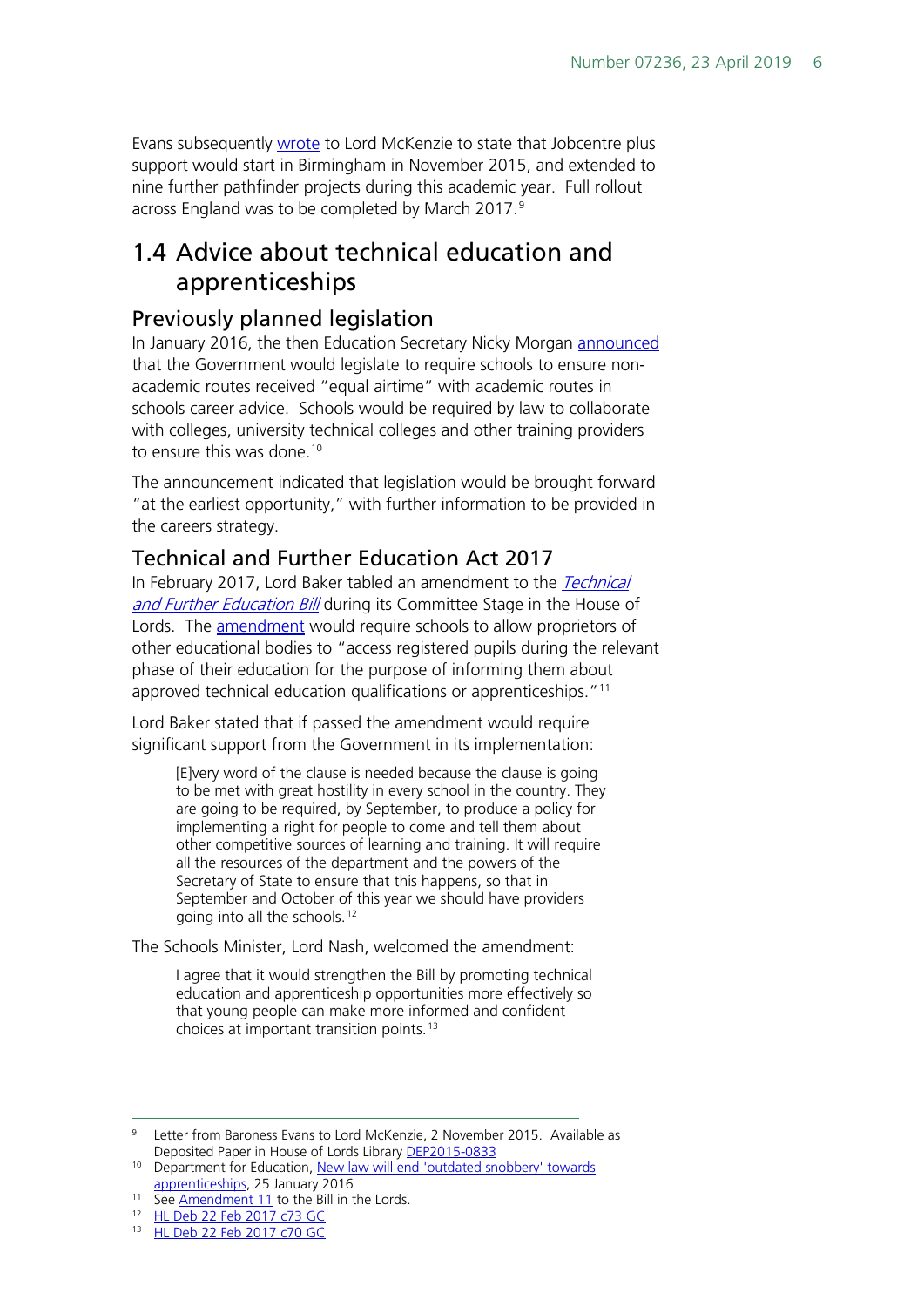The amendment was agreed without a vote.<sup>[14](#page-6-3)</sup> It became law as section 2 of the [Technical and Further Education Act 2017](http://www.legislation.gov.uk/ukpga/2017/19/contents/enacted/data.htm). The provisions came into force on 2 January 2018.

## <span id="page-6-0"></span>1.5 Northern Powerhouse

The [Northern Powerhouse Strategy](https://www.gov.uk/government/publications/northern-powerhouse-strategy) published in November 2016 set out how the Government intended to approach careers guidance in the North of England:

**The government will work with the North to ensure that local priorities are fed into the provision of careers advice, so that it is employer led, integrated and meets local needs.** This will involve joint working on the design of careers and enterprise provision for all ages, including collaboration on the work of the Careers and Enterprise Company and the National Careers Service. Where the government is piloting new approaches to careers advice and guidance, we will ensure areas in the North have the opportunity to be part of any trials taking place.<sup>[15](#page-6-4)</sup>

## <span id="page-6-1"></span>1.6 DfE Careers Strategy

#### <span id="page-6-2"></span>Announcement

In December 2015, the then Education and Childcare Minister Sam Gyimah, made a [speech](https://www.gov.uk/government/speeches/sam-gyimah-where-next-for-careers-education-and-guidance) to the Westminster Employment Forum where he set out that the Department for Education would publish a careers strategy "in the coming weeks," and that:

We feel that a period of consistency and stability for this sector will have greater impact than major structural reform.

[...]

By 2020 we want a system where young people (and their parents/carers) have timely access to the information and data they need to make informed decisions on their education, training and employment options, including a clear understanding of routes into technical and professional education and apprenticeships.[16](#page-6-5)

In [response](http://www.parliament.uk/written-questions-answers-statements/written-question/commons/2016-01-20/23469) to a Parliamentary Question in January 2016, Sam Gyimah said that the strategy would be published in the spring.<sup>[17](#page-6-6)</sup> The education white paper, **Educational Excellence Everywhere**, published by the Department for Education in March, stated that the strategy would follow later in 2016.<sup>[18](#page-6-7)</sup> The Government was subsequently criticised by the Sub-Committee on Education, Skills and the Economy in November 2016 as the strategy had still not been published (see section 5.2).

 <sup>14</sup> [HL Deb 22 Feb 2017 c92](https://hansard.parliament.uk/lords/2017-02-22/debates/9010AEB3-A92B-45A2-BB37-4F398DEB0E43/TechnicalAndFurtherEducationBill) GC

<span id="page-6-4"></span><span id="page-6-3"></span><sup>15</sup> HM Treasury, [Northern Powerhouse Strategy,](https://www.gov.uk/government/uploads/system/uploads/attachment_data/file/571562/NPH_strategy_web.pdf) November 2016, p14

<span id="page-6-5"></span><sup>&</sup>lt;sup>16</sup> Department for Education, Sam Gyimah: where next for careers education and [guidance?,](https://www.gov.uk/government/speeches/sam-gyimah-where-next-for-careers-education-and-guidance) 3 December 2015

<span id="page-6-7"></span><span id="page-6-6"></span><sup>17</sup> [PQ 23416 \[Vocational Guidance: Standards\],](http://www.parliament.uk/written-questions-answers-statements/written-question/commons/2016-01-20/23469) 27 January 2016

<sup>&</sup>lt;sup>18</sup> Department for Education, [Educational Excellence Everywhere,](https://www.gov.uk/government/uploads/system/uploads/attachment_data/file/508447/Educational_Excellence_Everywhere.pdf) March 2016, p94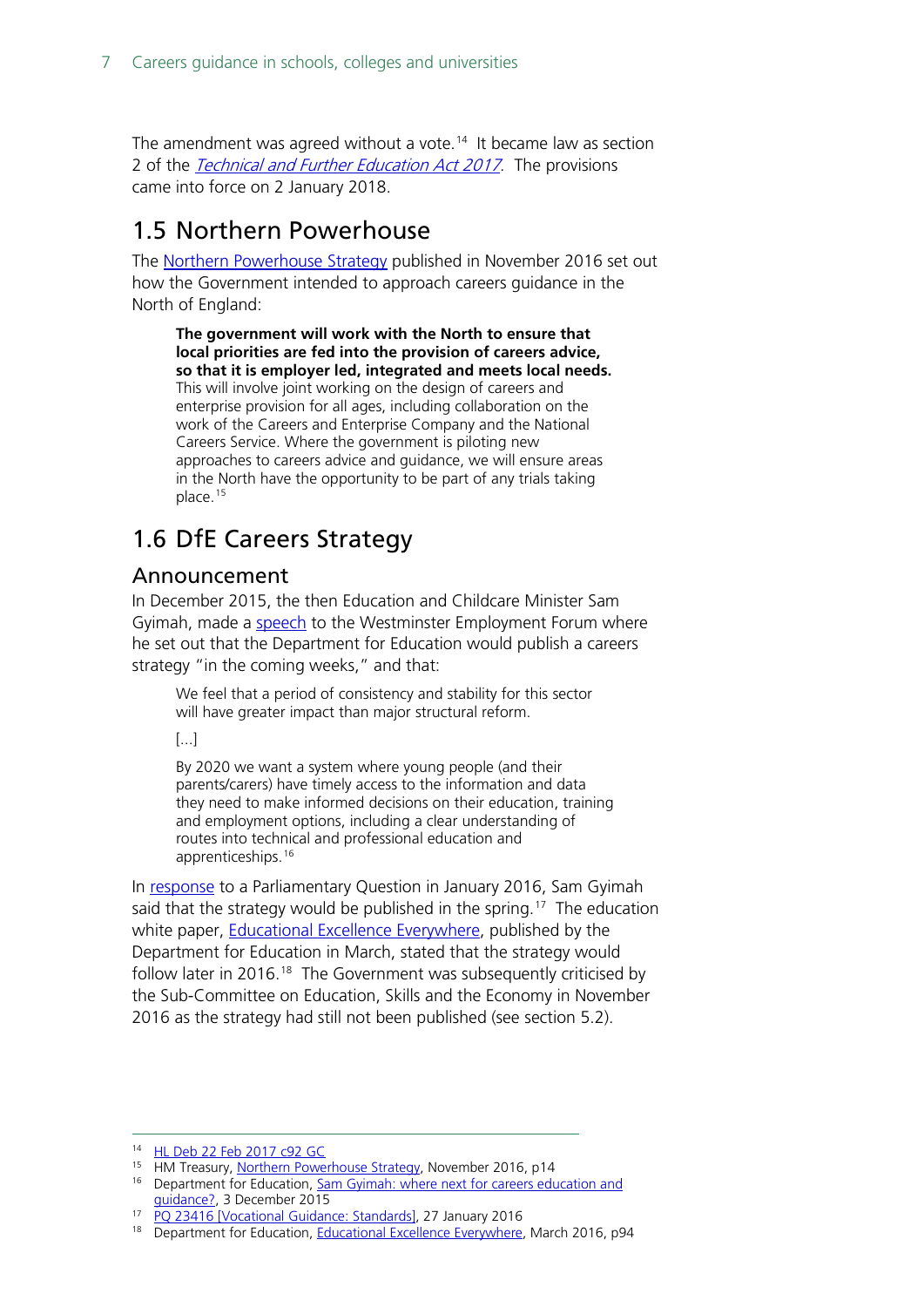The Government's [Industrial Strategy Green Paper,](https://beisgovuk.citizenspace.com/strategy/industrial-strategy/supporting_documents/buildingourindustrialstrategygreenpaper.pdf) published in January 2017, stated that the careers strategy would now be published later in 2017.[19](#page-7-1)

#### <span id="page-7-0"></span>Publication

The [Careers strategy](https://www.gov.uk/government/publications/careers-strategy-making-the-most-of-everyones-skills-and-talents) was published in December 2017. It set out a series of measures to be implemented 2018-20 to improve careers guidance in England, a full table of which is set out on pages 8-9 of the strategy. Some of the key measures are summarised here. [20](#page-7-2)

The strategy announced that **new statutory guidance** on careers advice would be published in January 2018 (the statutory quidance was recently updated in October 2018), setting out how to meet the Gatsby Foundation benchmarks for excellence in careers education. The benchmarks are:

- A stable careers programme
- Learning from career and labour market information
- Addressing the needs of each student
- Linking curriculum learning to careers
- Encounters with employers and employees
- Experiences of workplaces
- Encounters with further and higher education
- Personal quidance

The [statutory guidance](https://www.gov.uk/government/publications/careers-guidance-provision-for-young-people-in-schools) provides detail on these benchmarks and how schools can meet them (see pages 7-9).

Also from January 2018, Ofsted would be required to **comment in college inspection reports** on the careers guidance provided to young people.

By September 2018, under the strategy the Careers and Enterprise Company (CEC) would launch a **new investment fund** of £5 million to support the most disadvantaged pupils.<sup>[21](#page-7-3)</sup> Schools and colleges would be expected to publish details of their **careers programme for young people** and their parents, and a **named Careers Leader** should lead the careers programme in every school and college. **20 careers hubs would be funded by Government** and supported by a coordinator from the CEC.

The strategy set out the intention that during 2018 and 2019, the CEC would **triple to 150 the number of 'cornerstone' employers** committing to work with schools and colleges across the country, including Opportunity Areas. [22](#page-7-4) **Training for 500 Careers Leaders** would be funded for 500 schools and colleges. **New approaches to careers provision** would also be tested and evaluated, to:

• encourage young people, especially girls, to consider jobs in science, technology, engineering and maths;

<span id="page-7-3"></span><sup>21</sup> Careers and Enterprise Company, [Careers and Enterprise Fund 2018](https://www.careersandenterprise.co.uk/funding/careers-enterprise-fund)

<span id="page-7-4"></span><sup>22</sup> The DfE is aiming to increase social mobility in 12 selected Opportunity Areas which face particular challenges. It has published information on [current progress.](https://www.gov.uk/government/publications/social-mobility-and-opportunity-areas)

<sup>&</sup>lt;sup>19</sup> HM Government, [Building our Industrial Strategy,](https://beisgovuk.citizenspace.com/strategy/industrial-strategy/supporting_documents/buildingourindustrialstrategygreenpaper.pdf) January 2017, p48

<span id="page-7-2"></span><span id="page-7-1"></span><sup>&</sup>lt;sup>20</sup> Department for Education, Careers strategy: making the most of everyone's skills [and talents,](https://www.gov.uk/government/uploads/system/uploads/attachment_data/file/664319/Careers_strategy.pdf) December 2017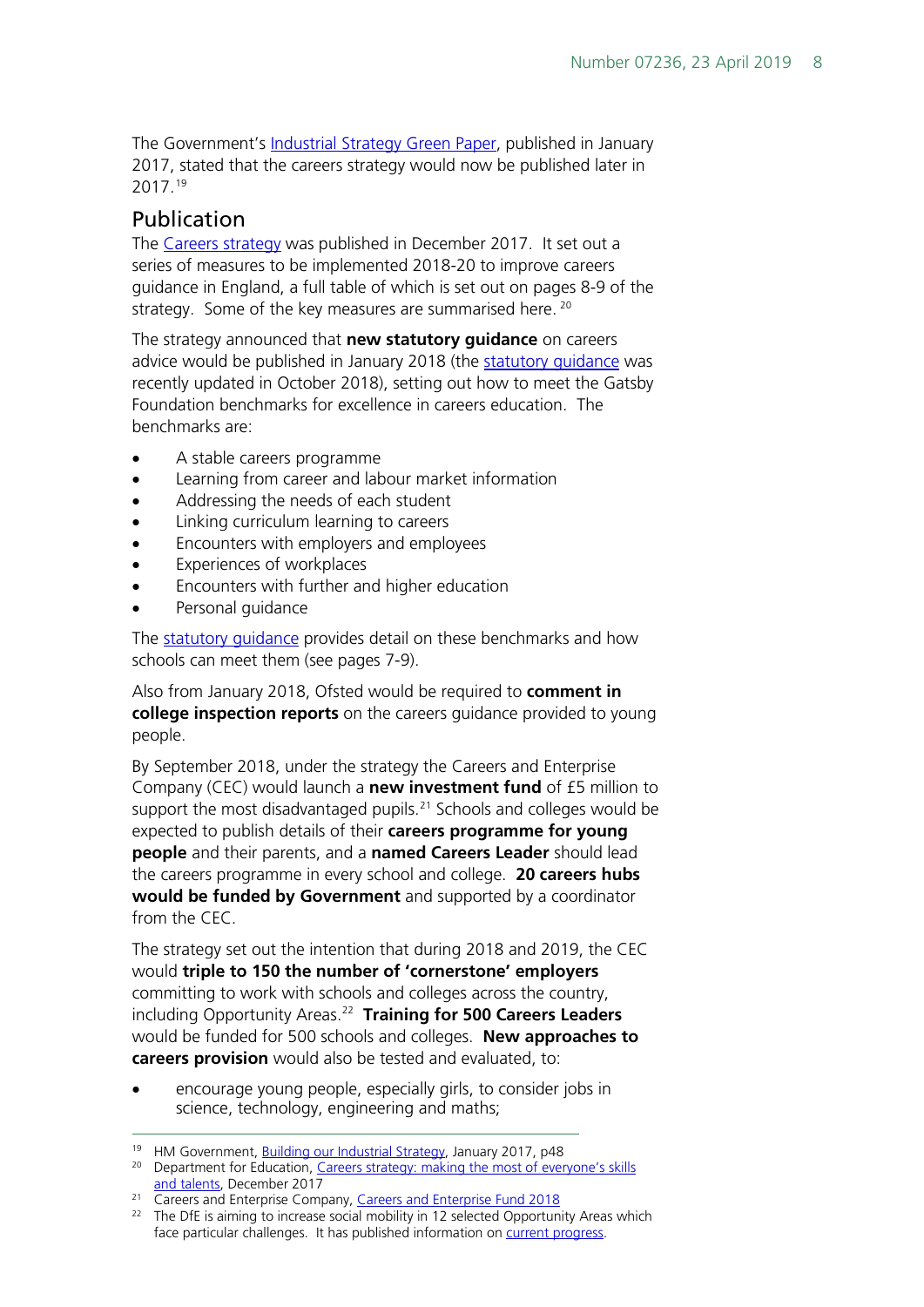- understand what careers activities work well in primary schools;
- improve careers information, advice and quidance for young people and adults who are disadvantaged or vulnerable

By the end of 2020, the strategy intends that **all schools and colleges will have access to an Enterprise Adviser**. Schools should also **offer every young person seven encounters with employers**, including STEM employers (at least one each year from years 7 to 13), with support from the CEC.

#### **Discussion**

Labour's shadow skills Minister, Gordon Marsden, has raised concerns about the financial support being provided to the strategy, in particular the money committed for careers leaders, describing it as "frighteningly small."[23](#page-8-1)

On the day the strategy was published, the Chair of the Education Committee, Robert Halfon, gave a speech that advocated linking careers and skills advice, and that the Government should "avoid the duplication of the National Careers Service, Careers Enterprise Company and the like, and reallocate the many millions of pounds that go to careers and create a one-stop shop of a National Skills Service."<sup>[24](#page-8-2)</sup>

#### <span id="page-8-0"></span>Expanded measures (October 2018)

During Conservative Party conference in October 2018, the Education Secretary, Damian Hinds, [announced](https://www.gov.uk/government/news/new-education-and-skills-measures-announced--2) the expansion of careers guidance measures including:

- The number of areas served by networks sharing and developing the best careers advice, supported by the Careers & Enterprise Company, would double from 20 to 40.
- The Government would expand the training places available to support new careers leaders in schools and colleges from 500 to 1300.[25](#page-8-3)

<span id="page-8-1"></span><sup>&</sup>lt;sup>23</sup> TES, [Careers strategy needs funding, says shadow skills minister,](https://www.tes.com/news/further-education/breaking-news/careers-strategy-needs-funding-says-shadow-skills-minister) 7 December 2017

<span id="page-8-2"></span><sup>&</sup>lt;sup>24</sup> Schools Week, [Robert Halfon: Consolidate the UK's 'duplicated' careers services,](https://feweek.co.uk/2017/12/04/robert-halfon-consolidate-the-uks-duplicated-careers-services/) 4 December 2017

<span id="page-8-3"></span><sup>&</sup>lt;sup>25</sup> Department for Education, [New education and skills measures announced,](https://www.gov.uk/government/news/new-education-and-skills-measures-announced--2) 2 October 2018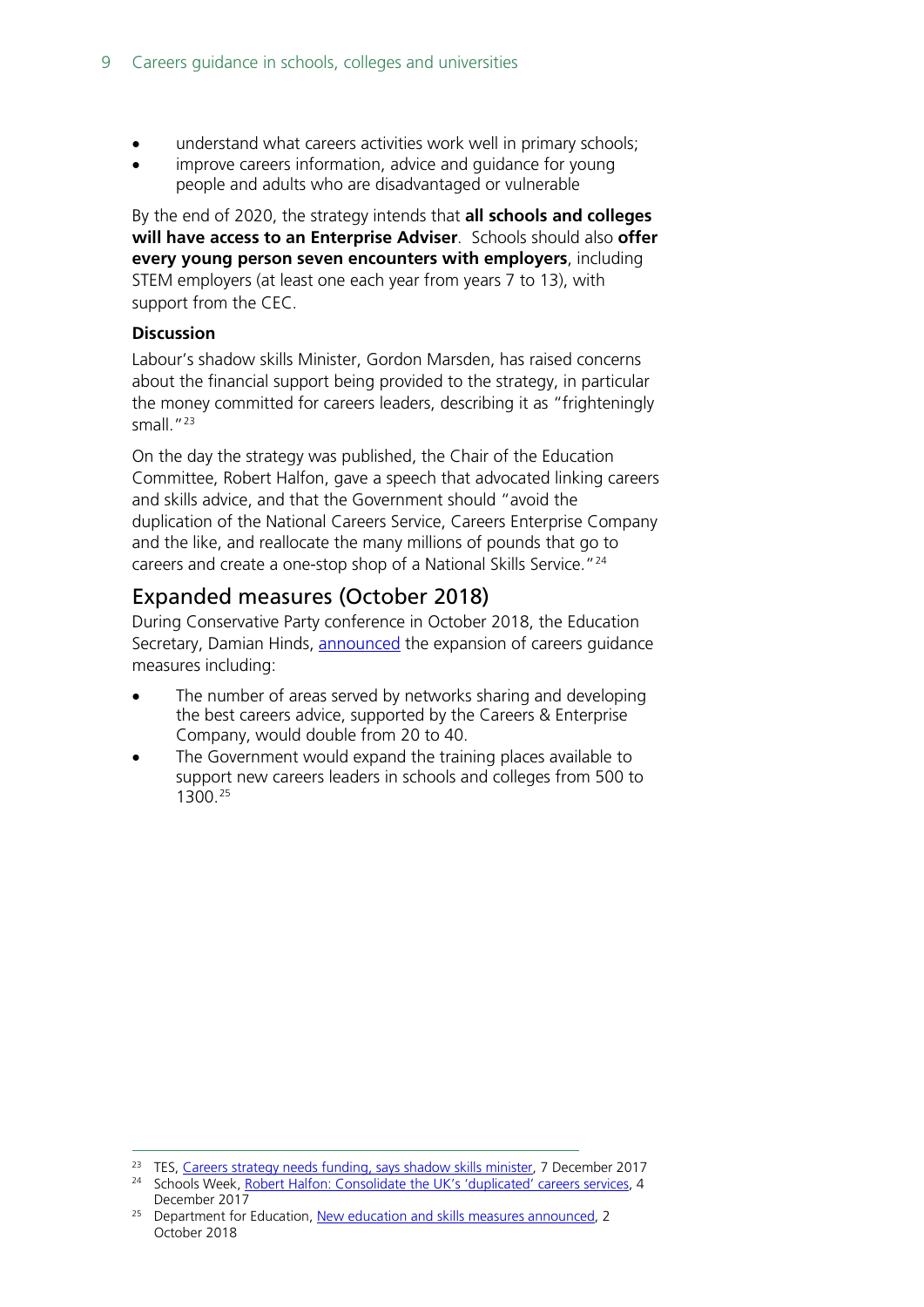## <span id="page-9-0"></span>2. How well are schools and colleges discharging their duties?

There has been a considerable amount of scrutiny of the quality of careers advice available to children and young people. This section provides an overview of reports on this topic and recent changes made by the Government.

## <span id="page-9-1"></span>2.1 Secretary of State's December 2014 statement and announcement of the Careers and Enterprise Company

On 10 December 2014, the then Education Secretary Nicky Morgan made a <u>statement</u> on preparing young people for work.<sup>[26](#page-9-2)</sup> She said that it was clear schools and colleges needed "additional support" and outlined additional steps the Government was taking in response, including the establishment of new careers and enterprise company for schools:

It is widely acknowledged that careers provision in schools has long been inadequate. To date, we have encouraged schools and colleges to take the lead. We have placed a clear duty on them to provide students with access to impartial advice and guidance. But, though we published an inspiration vision statement in September 2013 and strengthened the statutory guidance to support schools and colleges in making this vision a reality, it is clear that many schools and colleges need additional support if we are to ensure every young person—regardless of background or location—receives the life-changing advice and inspiration that they need to fulfil their potential and succeed in life. That is a view supported by a number of respected contributors in this area, including OFSTED, the National Careers Council, the Sutton Trust, the Gatsby Foundation and the Education Committee, as well as many employers, sector experts, and schools and colleges themselves. […]

I have consistently heard calls from both employers and schools and colleges to help them navigate this complex landscape and to spread the good practice that is happening in some parts of the country to all. Today I am answering those calls. I am pleased to tell the House that Christine Hodgson, chair of Capgemini UK and someone with a strong track record of developing young talent, will chair a new careers and enterprise company for schools. This will transform the provision of careers education and advice for young people and inspire them to take control of and shape their own futures.

<span id="page-9-2"></span>The company will support much greater engagement between employers on one hand and schools and colleges on the other. It will ensure that young people get the inspiration and guidance they need to leave school or college ready to succeed in working life. It will be employer led, but will work closely with the education and careers sectors. It will also act as an umbrella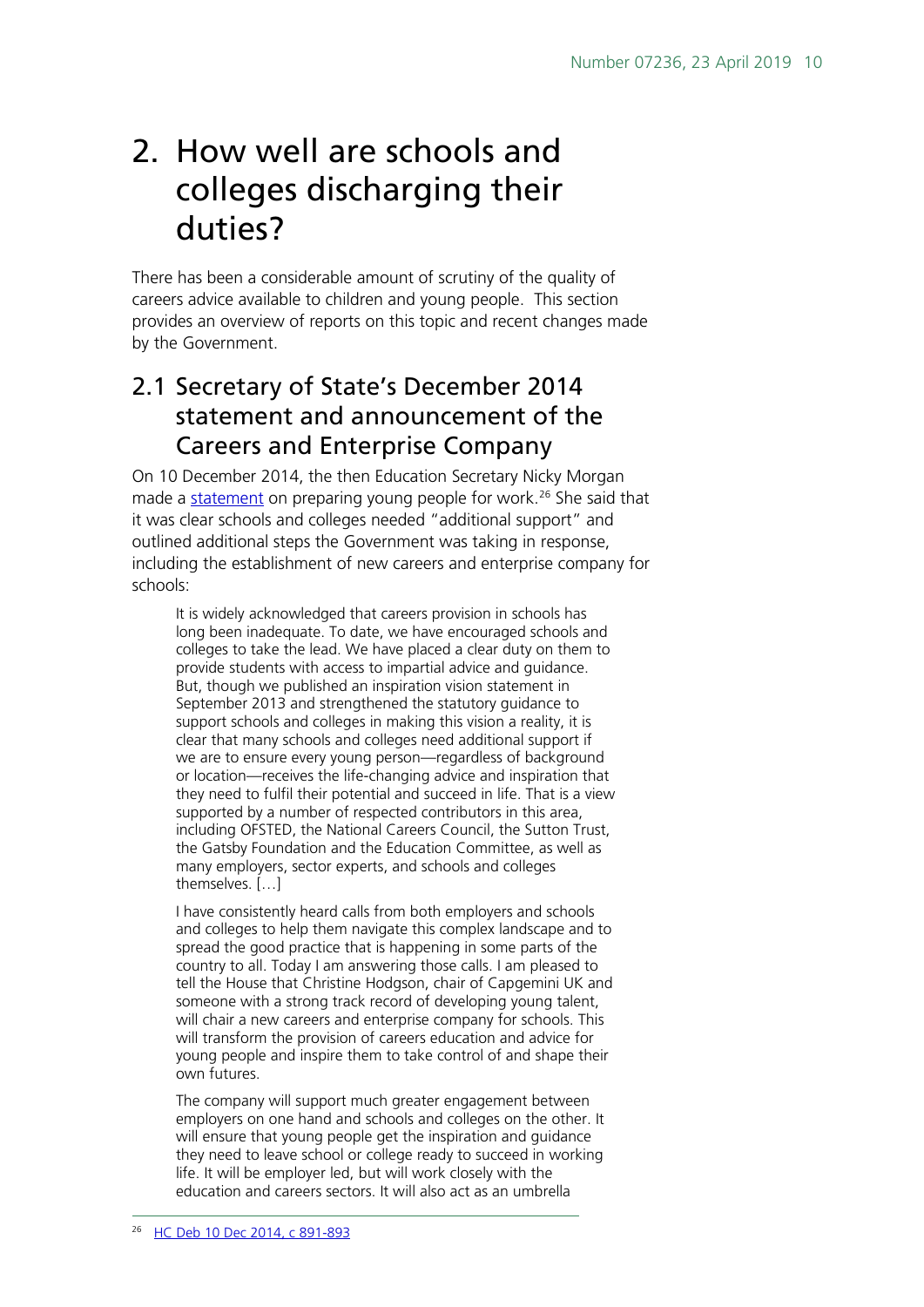organisation to help employers, schools and colleges and other organisations navigate their way through the existing landscape. It will provide a vehicle to help other organisations co-ordinate their activities where appropriate.

The company will not itself be a direct delivery organisation, or act in competition with the many existing providers in the market. Instead, it will help schools, colleges, organisations and employers work together in partnership. The company will focus on the offer to young people, initially those aged 12 to 18. It will work closely with the National Careers Service, which will continue to support adults and young people and help the company to bring employers, schools and colleges together.

See section 4 of this briefing for more information on the Careers and Enterprise Company.

### <span id="page-10-0"></span>2.2 Education Select Committee report (January 2013)

The Education Select Committee published a [report](http://www.publications.parliament.uk/pa/cm201213/cmselect/cmeduc/632/632.pdf) on *Careers* guidance for young people: The impact of the new duty on schools in January 2013.[27](#page-10-1) The Committee concluded that the decision to transfer the statutory duty to schools was "regrettable" and that it had "concerns about the consistency, quality, independence and impartiality of careers guidance now being offered to young people."<sup>[28](#page-10-2)</sup>

The Committee raised a number of specific concerns and recommendations:

> We heard evidence that there is already a worrying deterioration in the overall level of provision for young people. Urgent steps need to be taken by the Government to ensure that young people's needs are met.

#### […]

The quality, independence and impartiality of careers guidance offered to young people was a central concern. To help ensure quality, we recommend that schools are required to work towards the Quality in Careers Standard, and to procure guidance services only from qualified providers and individuals.

#### […]

There must be accountability measures to ensure that schools provide a good quality careers guidance service for their pupils.  $[...]$  [29](#page-10-3)

The Government's [response](http://www.publications.parliament.uk/pa/cm201213/cmselect/cmeduc/1078/1078.pdf) was published on the Committee's website.<sup>[30](#page-10-4)</sup>

<span id="page-10-1"></span><sup>&</sup>lt;sup>27</sup> Education Committee, *Careers guidance for young people: The impact of the new* duty on schools</u>, HC 632-I, Session 2014-15

<span id="page-10-2"></span><sup>28</sup> Ibid., p3

<span id="page-10-3"></span><sup>29</sup> Ibid., p3-4

<span id="page-10-4"></span><sup>&</sup>lt;sup>30</sup> Education Committee, Careers guidance for young people: The impact of the new [duty on schools: Government Response to the Committee's Seventh Report of](http://www.publications.parliament.uk/pa/cm201213/cmselect/cmeduc/1078/1078.pdf)  [Session 2012–13,](http://www.publications.parliament.uk/pa/cm201213/cmselect/cmeduc/1078/1078.pdf) HC 1078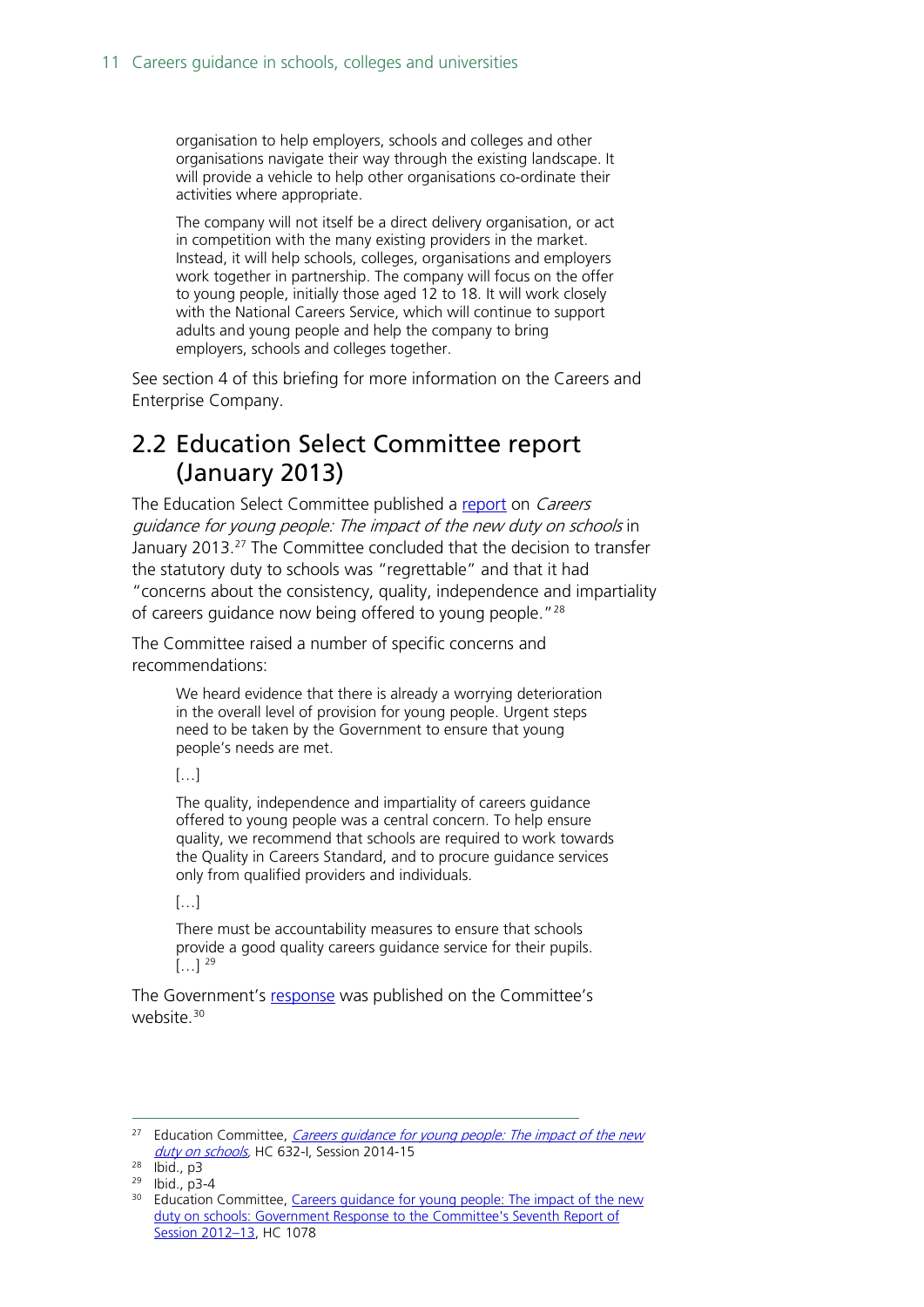## <span id="page-11-0"></span>2.3 Education Select Committee: follow-up (January 2015)

The Committee [announced](http://www.parliament.uk/business/committees/committees-a-z/commons-select/education-committee/news/careers-follow-up-tor/) a follow-up inquiry into careers guidance on 7 July 2014. The DfE submitted [written evidence](http://www.parliament.uk/documents/commons-committees/Education/ESC-Careers-guidance-follow-up-DfE-written-evidence.pdf) to the Committee in advance.<sup>[31](#page-11-2)</sup> The Committee took [oral evidence](http://data.parliament.uk/writtenevidence/committeeevidence.svc/evidencedocument/education-committee/careers-guidance-followup/oral/17257.pdf) from the then Secretary of State, Nicky Morgan, on 7 January 2015.

In its [report](http://www.publications.parliament.uk/pa/cm201415/cmselect/cmeduc/1120/1120.pdf) on the work of the Committee during the 2010-15 Parliament, the Education Committee stated:

39. When we returned to this issue a year after the publication of our report, it was clear to us that careers advice in schools was not improving, so we followed up our inquiry with a one-off session with the Secretary of State in January 2015. Drawing on this session, we recommended in our report on apprenticeships that the Government urgently review the incentives for schools to provide good quality careers advice and recognise that the mantra of "trusting schools" does not work when the interests of schools and young people are not aligned. This remains a work in progress and should be high up the agenda in the next Parliament.<sup>[32](#page-11-3)</sup>

## <span id="page-11-1"></span>2.4 Sub-Committee on Education, Skills and the Economy inquiry (2015-16)

The Sub-Committee on Education, Skills and the Economy, formed by members of the Education Committee and the Business, Innovation and Skills Committee, [announced](http://www.parliament.uk/business/committees/committees-a-z/commons-select/education-skills-and-economy/news-parliament-2015/career-advice-evidence-15-16/) an inquiry into careers advice, information and guidance on 8 December 2015.

#### Report

The Sub-Committee published its [report](http://www.parliament.uk/business/committees/committees-a-z/commons-select/education-skills-and-economy/news-parliament-2015/careers-advice-report-published-16-17/) on 5 July 2016. The Sub-Committee stated that it was "very disappointed that careers advice and guidance is still poor in so many schools<sup>"[33](#page-11-4)</sup> and set out several recommendations for its improvement, including:

- Support for the Government's intention to legislate to require schools to collaborate with training providers
- That Ofsted introduce a specific careers guidance judgment, with schools unable to be rated 'Outstanding' overall if they had careers guidance that was rated 'Inadequate' or 'Requires Improvement', and unable to be rated 'Good' if their careers guidance was 'Inadequate'
- The simplification of careers policy delivery at the national level, with a single Minister and a single Department in charge of coordinating careers provision for all ages
- That all Government-funded careers initiatives, including the Jobcentre Plus support for schools scheme, be brought under the

<span id="page-11-2"></span><sup>&</sup>lt;sup>31</sup> DfE, Careers quidance follow-up inquiry, Written evidence submitted by the [Department for Education](http://www.parliament.uk/documents/commons-committees/Education/ESC-Careers-guidance-follow-up-DfE-written-evidence.pdf), published 3 July 2014

<span id="page-11-3"></span><sup>&</sup>lt;sup>32</sup> Education Committee, Closing the gap: the work of the Education Committee in the [2010–15 Parliament,](http://www.publications.parliament.uk/pa/cm201415/cmselect/cmeduc/1120/1120.pdf) HC 1120, para 39. Full report on apprenticeships is [Apprenticeships and traineeships for 16 to 19 year-olds,](http://www.publications.parliament.uk/pa/cm201415/cmselect/cmeduc/597/597.pdf) HC 597, Session 2014-15

<span id="page-11-4"></span><sup>&</sup>lt;sup>33</sup> Sub-Committee on Education, Skills and the Economy, Careers education, [information and guidance,](http://www.publications.parliament.uk/pa/cm201617/cmselect/cmese/205/205.pdf) 5 July 2016, HC 205 2016-17, p29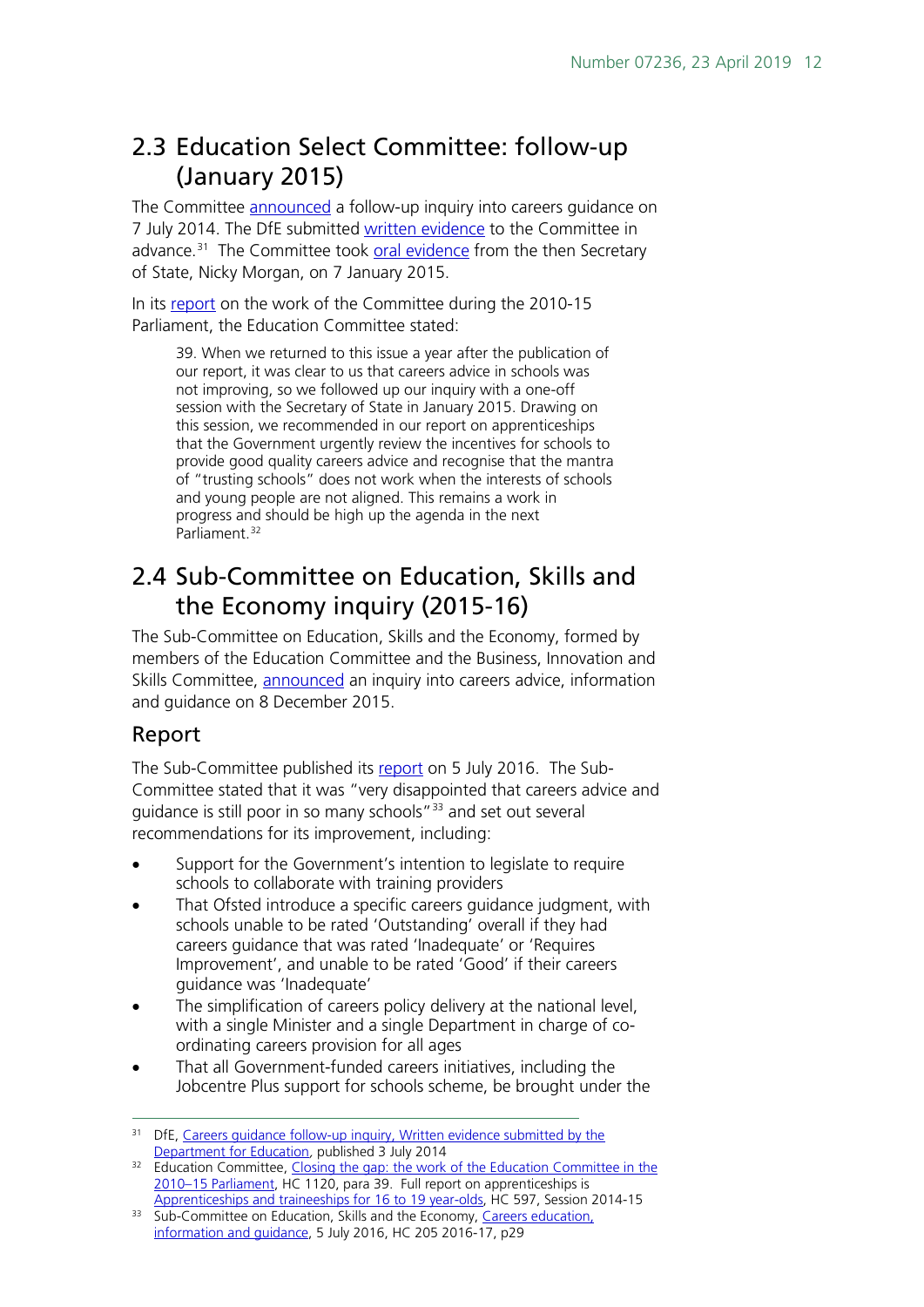umbrella of the Careers and Enterprise Company, and that that the Government consult on transferring responsibility for the National Careers Service from the Skills Funding Agency to the Careers & Enterprise Company

That the Government work with employers and schools to produce a plan to ensure that all students at Key Stage 4 have the opportunity to take part in meaningful work experience.<sup>[34](#page-12-1)</sup>

#### Government response

The [Government response to the Sub-Committee's report](http://www.parliament.uk/business/committees/committees-a-z/commons-select/education-skills-and-economy/news-parliament-2015/careers-advice-government-response-16-17/) was published on 1 November 2016.

In its response, the Government stated:

- That it would not introduce a separate Ofsted judgment for careers guidance, or to attach careers guidance to ratings as the Committee had recommended;
- Careers guidance had come within the remit of a single Minister at the Department for Education, which offered new opportunities for a coherent approach (this followed changes to the structure of government following Theresa May's appointment as Prime Minister, shortly after the Committee's report was published);
- That the Government would not bring all of its careers initiatives within the remit of the Careers and Enterprise Company, and would retain the distinct status of other careers bodies;
- That while a traditional 'work experience' placement may be of greatest benefit to many pupils at Key Stage 4, it may not be appropriate for meeting the individual needs of all pupils, and that schools choose what is most appropriate.<sup>[35](#page-12-2)</sup>

The Committee Co-Chairs, Neil Carmichael and Iain Wright, [expressed](http://www.parliament.uk/business/committees/committees-a-z/commons-select/education-skills-and-economy/news-parliament-2015/careers-advice-government-response-16-17/)  [their disappointment at the report,](http://www.parliament.uk/business/committees/committees-a-z/commons-select/education-skills-and-economy/news-parliament-2015/careers-advice-government-response-16-17/) and said Ministers were "burying their heads in the sand" about the quality of careers provision.<sup>[36](#page-12-3)</sup>

The Sub-Committee expressed particular concern about the Government's decisions not to adopt their recommendations about Ofsted judgments and bringing all careers provision within the remit of the Careers and Enterprise Company, and also "that the careers strategy long-promised by Government has still not been produced."<sup>[37](#page-12-4)</sup>

## <span id="page-12-0"></span>2.5 National Careers Council Report (June 2013)

As part of the reforms to careers education, the previous Government established the [National Careers Council](https://www.gov.uk/government/groups/the-national-careers-council) (NCC) in May 2012 to advise it

 <sup>34</sup> Ibid., p29-32

<span id="page-12-2"></span><span id="page-12-1"></span><sup>&</sup>lt;sup>35</sup> Sub-Committee on Education, Skills and the Economy, Careers education, [information, advice and guidance: Government Response to the First Joint Report of](http://www.publications.parliament.uk/pa/cm201617/cmselect/cmese/757/757.pdf)  [the Business, Innovation and Skills and Education Committees of Session 2016–17,](http://www.publications.parliament.uk/pa/cm201617/cmselect/cmese/757/757.pdf) 1 November 2016, HC 757 2016-17

<span id="page-12-3"></span><sup>36</sup> Sub-Committee on Education, Skills and the Economy, [Government inaction on](http://www.parliament.uk/business/committees/committees-a-z/commons-select/education-skills-and-economy/news-parliament-2015/careers-advice-government-response-16-17/)  [careers provision failings is unacceptable,](http://www.parliament.uk/business/committees/committees-a-z/commons-select/education-skills-and-economy/news-parliament-2015/careers-advice-government-response-16-17/) 1 November 2016

<span id="page-12-4"></span><sup>37</sup> Ibid.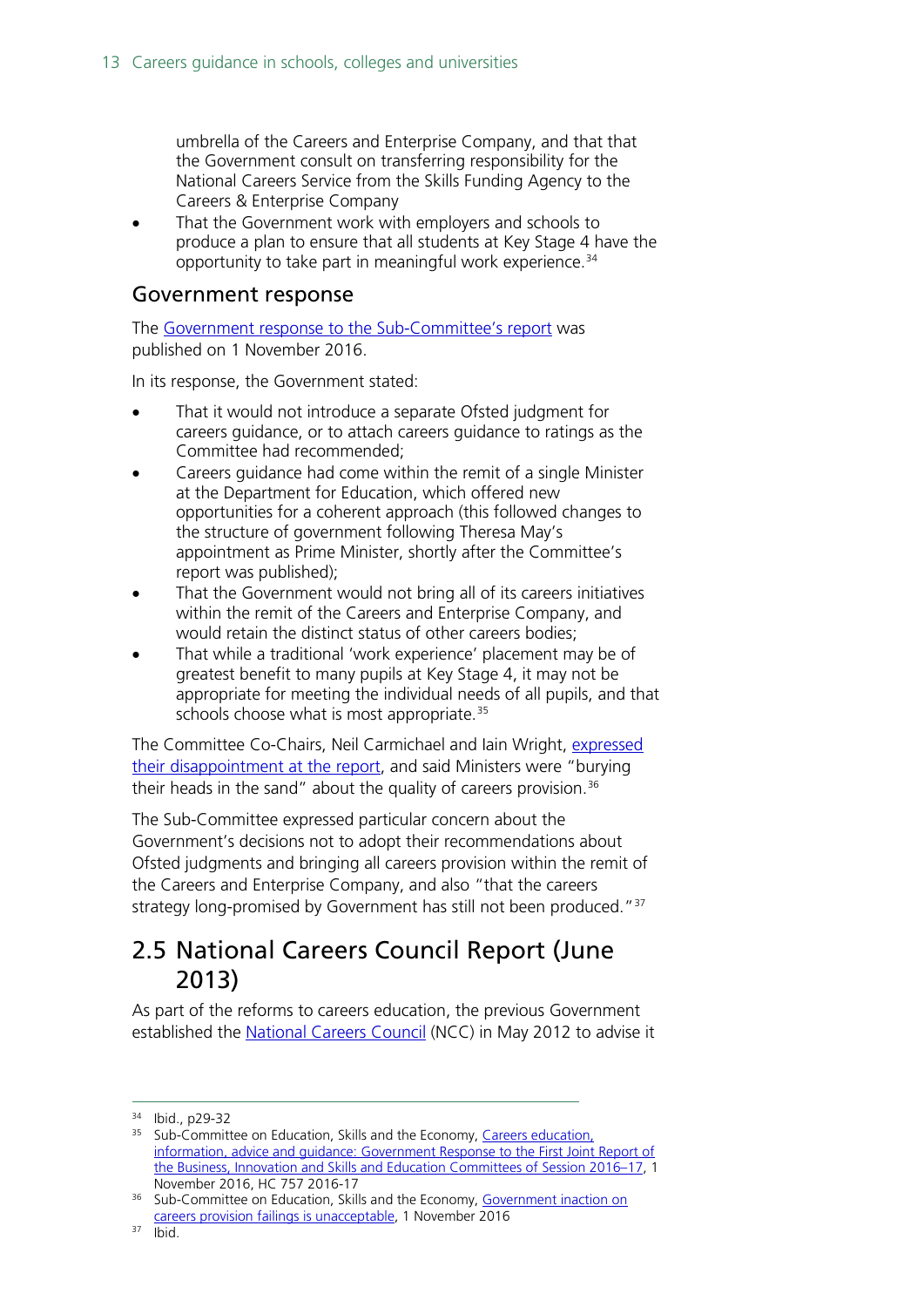on careers provision for young people in England. The NCC published their report, [An Aspirational Nation](https://www.gov.uk/government/uploads/system/uploads/attachment_data/file/354644/bis-13-919-national-careers-council-report-an-aspirational-nation-creating-a-culture-change-in-careers-provison.pdf), in June 2013.<sup>[38](#page-13-0)</sup> On schools, it said:

2.28 The decision to place a statutory duty on schools and colleges to provide independent and impartial careers advice is significant and will involve a period of transition. […]

2.29 A key factor in schools and colleges meeting their new statutory duties will be their ability to secure access to independent careers guidance for their pupils. They will also need to build skills and capacity in their workforce, learn from best practice, and access reliable labour market information – in addition to helping broaden young people's aspirations and help them develop character, career adaptability and resilience. […] [W]e note current schools policies and practices are patchy and inconsistent.

 $[...]$ 

2.31 The Council believes that in order to provide young people (and their parents) with effective career support, schools and colleges should:

- Ensure that all students understand the range of career routes open to them and how to access information necessary to underpin informed choices
- Make available face-to-face guidance to all pupils from Year 8 onwards
- Have strong links with employers who are able to contribute to pupils' education by raising their awareness and giving insights about the range of careers open to them
- Have access to high-quality and up-to-date labour market intelligence (LMI) and information about all education and vocational education training routes pre- and post-16
- Help young people develop competences to be able to transfer their knowledge and skills, be resilient and adaptable within changing sectors and economies
- Work with parents to raise awareness about career routes and to challenge stereotypes
- Have access to quality-assured careers providers and professionally qualified career development professionals to provide face-to-face guidance
- Ensure that all leavers have a planned progression route
- Integrate career management skills into a broad and balanced curriculum.

2.32 A major barrier to providing high quality careers guidance to young people has been the absence of direct links between the National Careers Service and schools. […] [39](#page-13-1)

The report called for closer links between the National Careers Service, schools, colleges and other providers, and the formation of a strategic

<span id="page-13-0"></span><sup>&</sup>lt;sup>38</sup> National Careers Council, *An Aspirational Nation: Creating a culture change in* [careers provision,](https://www.gov.uk/government/uploads/system/uploads/attachment_data/file/354644/bis-13-919-national-careers-council-report-an-aspirational-nation-creating-a-culture-change-in-careers-provison.pdf) Pps 21-22

<span id="page-13-1"></span><sup>&</sup>lt;sup>39</sup> National Careers Council, An Aspirational Nation: Creating a culture change in [careers provision,](https://www.gov.uk/government/uploads/system/uploads/attachment_data/file/354644/bis-13-919-national-careers-council-report-an-aspirational-nation-creating-a-culture-change-in-careers-provison.pdf) Pps 21-22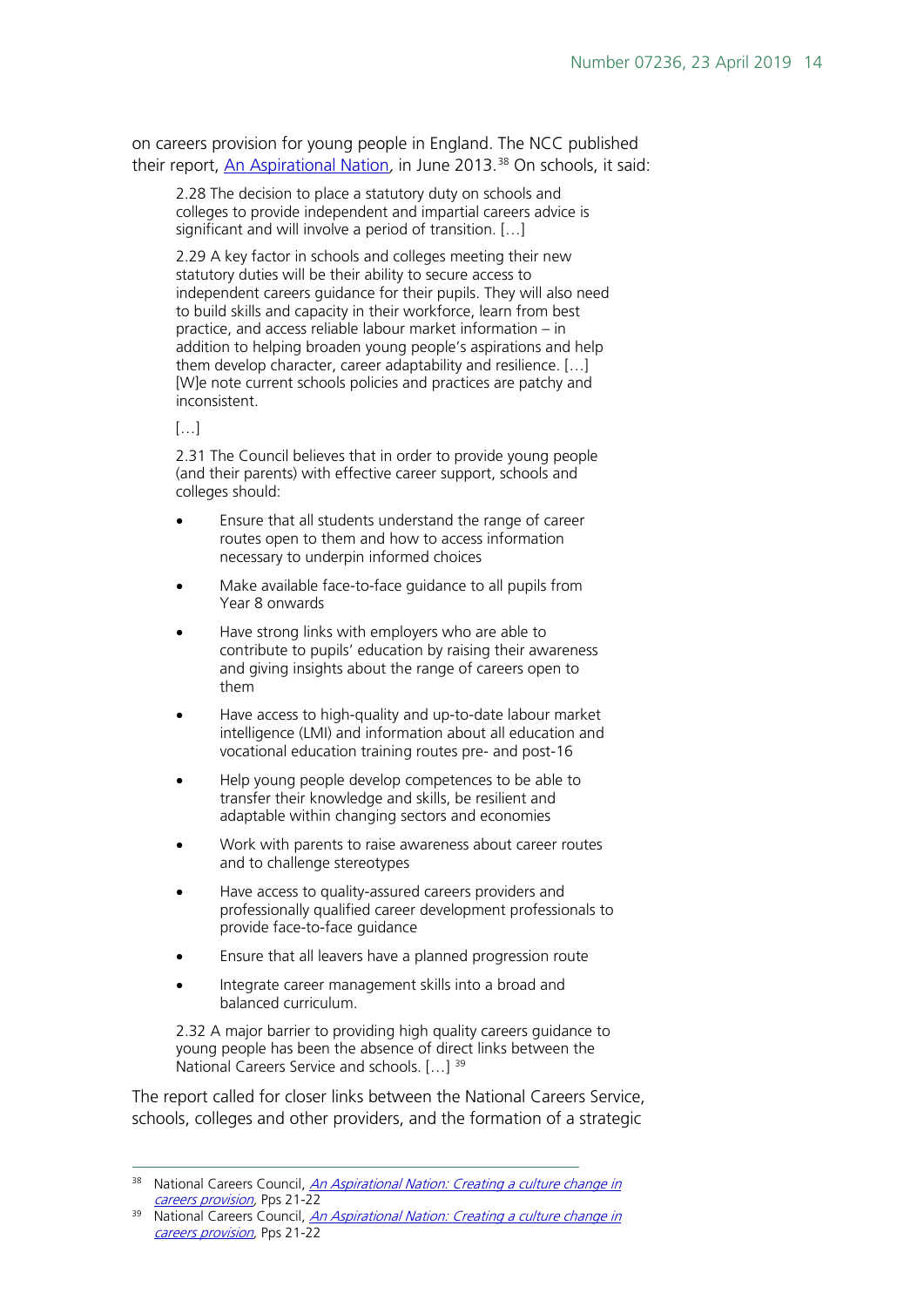body with representation from these providers to guide the work of the NCS.

## <span id="page-14-0"></span>2.6 Ofsted comment 2013-16 and inspection framework

#### <span id="page-14-1"></span>Ofsted inspection framework

Ofsted carries out routine inspections of maintained and academy schools (and some other providers) in line with the current framework for school inspection.

The most recent [school inspection framework,](https://www.gov.uk/government/publications/school-inspection-handbook-from-september-2015) effective since September 2018, states that inspectors should assess careers guidance. Inspectors would consider how well:

learners receive high quality impartial careers guidance that prepares them for their chosen next steps and enables them to make well-informed decisions about their future plans. [40](#page-14-3)

<span id="page-14-2"></span>Thematic review and Government response (2013) In September 2013 Ofsted published a thematic review, [Going in the](http://webarchive.nationalarchives.gov.uk/20141124154759/http:/www.ofsted.gov.uk/sites/default/files/documents/surveys-and-good-practice/g/Going%20in%20the%20right%20direction.pdf)  [right direction? Careers guidance in schools from September 2012.](http://webarchive.nationalarchives.gov.uk/20141124154759/http:/www.ofsted.gov.uk/sites/default/files/documents/surveys-and-good-practice/g/Going%20in%20the%20right%20direction.pdf) [41](#page-14-4) This reported that careers guidance in schools was not working well enough, with only one-fifth of the schools visited being "effective in ensuring that all  $\left[ \ldots \right]$  students in Years 9, 10 and 11<sup>[42](#page-14-5)</sup> were receiving the

level of information, advice and guidance they needed to support decision-making."[43](#page-14-6) The report also raised concerns about the breadth of information and

guidance students in the surveyed schools were typically given:

The information students received about careers was too narrow. Too many students were unaware of the wide range of occupations and careers that they might consider. About half the schools used their own staff to inform students about careers but these staff often had insufficient training and did not provide students with up-to-date information.

Schools did not work well enough with employers to provide their students with direct experience of the world of work, which would help to broaden students' minds about possible future employment. Vocational training and apprenticeships were rarely promoted effectively, especially in schools with sixth forms. The Alevel route to universities remained the 'gold standard' for young people, their parents and teachers.<sup>[44](#page-14-7)</sup>

In September 2013, the Government published its [response](https://www.gov.uk/government/uploads/system/uploads/attachment_data/file/238791/Careers_Guidance_Action_Plan.pdf) to Ofsted's thematic review in the form of an 'action plan' for careers education.<sup>[45](#page-14-8)</sup> This also incorporated the Government's response to the National Careers Council's earlier report (see previous section).

<span id="page-14-3"></span> <sup>40</sup> Ofsted, [School Inspection Framework,](https://assets.publishing.service.gov.uk/government/uploads/system/uploads/attachment_data/file/730127/School_inspection_handbook_section_5_270718.pdf) September 2018, p69

<span id="page-14-4"></span><sup>41</sup> Ofsted, Going in the right direction? Careers guidance in schools from September [2012,](http://webarchive.nationalarchives.gov.uk/20141124154759/http:/www.ofsted.gov.uk/sites/default/files/documents/surveys-and-good-practice/g/Going%20in%20the%20right%20direction.pdf) September 2013

<span id="page-14-5"></span> $\frac{22}{2}$  The thematic review was carried out when the duty only extended to pupils in school years 9-11.<br> $\frac{43}{100}$  Ibid., Pp. 5

<span id="page-14-7"></span><span id="page-14-6"></span><sup>44</sup> bid., Pp. 4

<span id="page-14-8"></span><sup>45</sup> DfE/ BIS, [Careers Guidance Action Plan,](https://www.gov.uk/government/uploads/system/uploads/attachment_data/file/238791/Careers_Guidance_Action_Plan.pdf) September 2013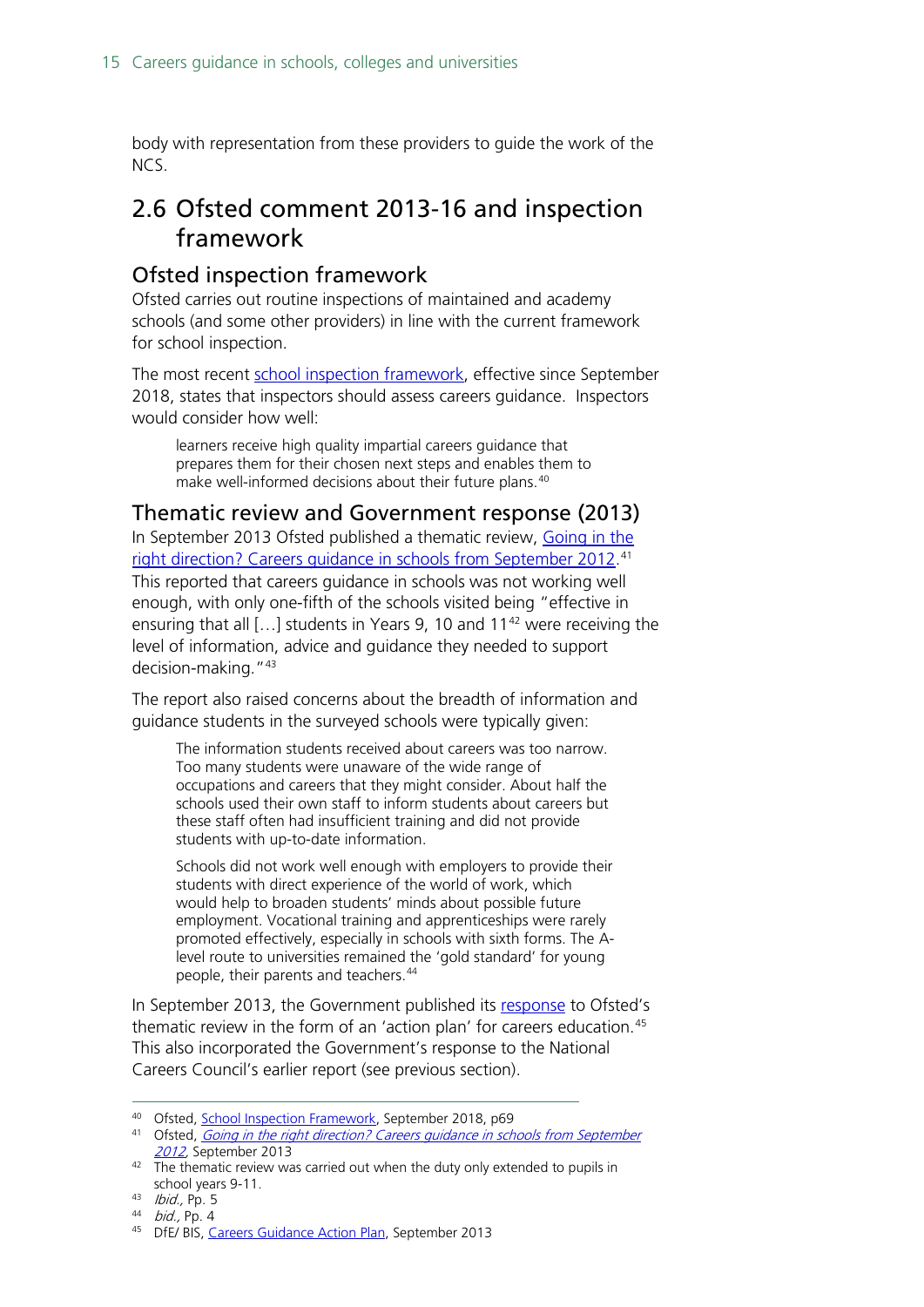#### <span id="page-15-0"></span>Sir Michael Wilshaw comment (2015)

In [evidence to the Education Committee](http://data.parliament.uk/writtenevidence/committeeevidence.svc/evidencedocument/education-committee/the-work-of-ofsted/oral/21696.pdf) in September 2015, HM Chief Inspector Sir Michael Wilshaw described careers guidance as a "disaster area" in schools.[46](#page-15-3)

#### <span id="page-15-1"></span>Getting Ready for Work report (2016)

A November 2016 Ofsted report on enterprise education and workrelated learning, [Getting Ready for Work,](https://www.gov.uk/government/publications/enterprise-education-how-secondary-schools-prepare-young-people-for-work) described "limited" chances for children "to take part in meaningful work-related learning or work experience" at key stage 4. The report also stated that a poorly-coordinated, "chaotic" environment often existed locally, with projects such as those sponsored by local enterprise partnerships (LEPs) in their infancy and business leaders reporting that there was:

little coherence to provision and a lack of strategy by government, business organisations or individual schools. [Business leaders] were largely unaware of the work of the Careers and Enterprise Company. School-business links were most productive when they were official and between organisations, rather than informal and between individuals. Relationships were often hampered by poor communication between school and business staff and a lack of clarity over what was wanted from the partnership.<sup>[47](#page-15-4)</sup>

## <span id="page-15-2"></span>2.7 British Chambers of Commerce survey (November 2015)

In November 2015 the British Chambers of Commerce (BCC) published the results of a [survey](http://www.britishchambers.org.uk/press-office/press-releases/bcc-businesses-and-schools-%E2%80%98still-worlds-apart%E2%80%99-on-readiness-for-work.html) stating that 69% of businesses did not believe that secondary schools properly prepared children for the world of work.

The announcement stated that there is "a mismatch between education leaders and businesspeople when it comes to careers guidance. Eight out of ten secondary schools believe they are effective at offering all types of careers guidance. However, all businesses surveyed thought careers guidance needs reform."

The survey stated employers had made the following recommendations for reform:

**Embed key skills for work in the curriculum.** The top five entry level skills that firms value most are communication (88%), literacy (69%), numeracy (64%), computer literacy (56%) and teamwork (53%).

**Hold lessons around recruitment and interview techniques.** Most businesspeople think schools should teach students how to conduct themselves in an interview (78%), demonstrate transferable skills (54%) and communicate lessons learned from work experience (46%).

**Put direct contact with local businesses at the heart of careers guidance.** Firms think careers advice should include

<span id="page-15-3"></span><sup>&</sup>lt;sup>46</sup> [Education Committee,](http://data.parliament.uk/writtenevidence/committeeevidence.svc/evidencedocument/education-committee/the-work-of-ofsted/oral/21696.pdf) *The Work of Ofsted*, 16 September 2015, HC 400, Session [2015-16,](http://data.parliament.uk/writtenevidence/committeeevidence.svc/evidencedocument/education-committee/the-work-of-ofsted/oral/21696.pdf) Q26

<span id="page-15-4"></span><sup>47</sup> Ofsted, [Getting Ready for Work,](https://www.gov.uk/government/uploads/system/uploads/attachment_data/file/571809/Getting_ready_for_work.pdf) November 2016, p4-5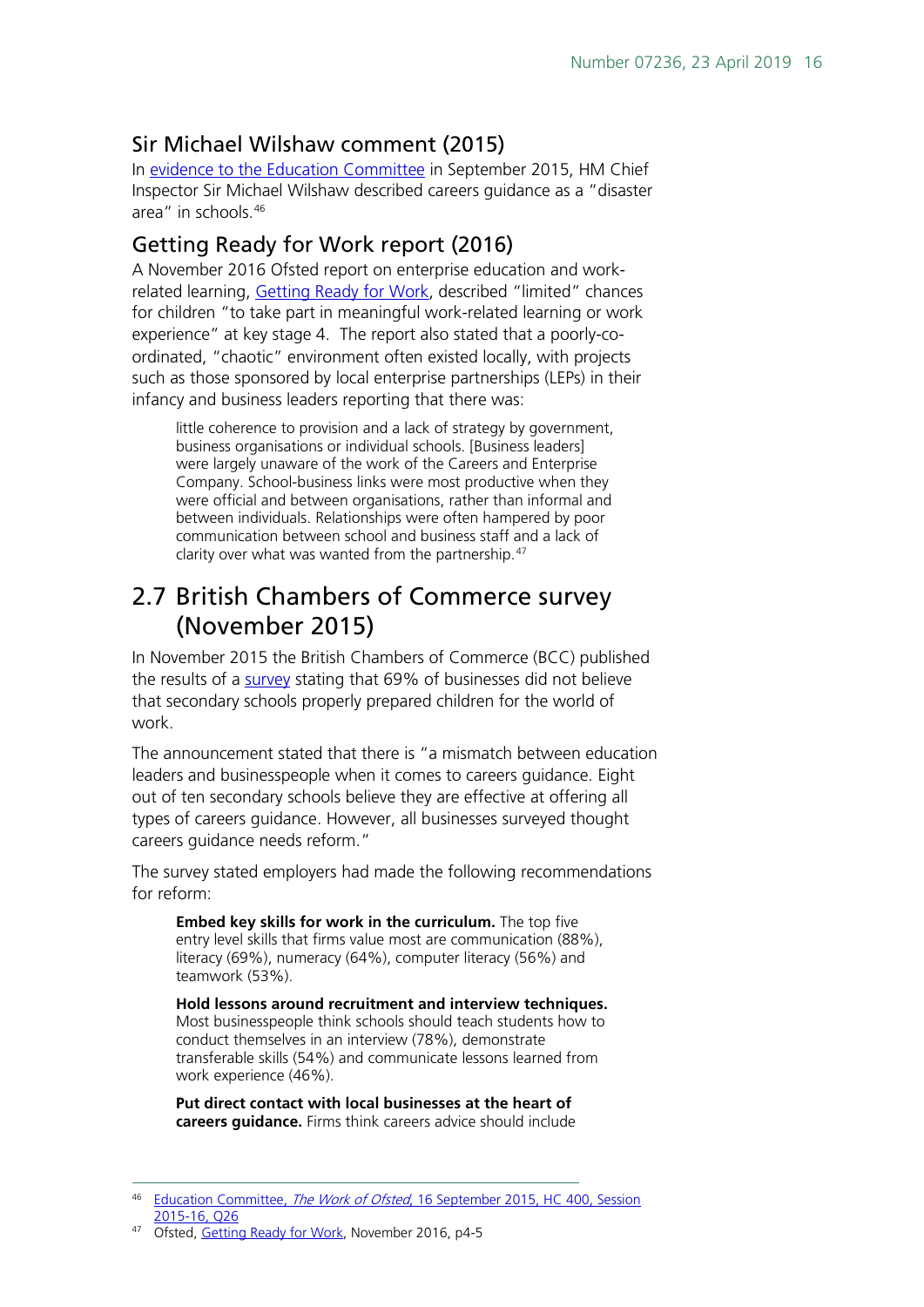workplace experiences (64%), encounters with employers and employees (62%), and link curriculum learning to careers (45%). <sup>[48](#page-16-3)</sup>

### <span id="page-16-0"></span>2.8 City and Guilds report (November 2015)

In November 2015, City and Guilds published research on the career aspirations of teenagers and the realities of the job market. The report, [Great Expectations,](http://www.cityandguilds.com/%7E/media/Documents/Courses-and-Quals/Apprenticeships/EMSI%20reports/cggreatexpectationsonline%20pdf.ashx) raised concerns of a bias towards university education amongst parents and educators:

Our research indicated that there is a widespread belief that studying for a degree will lead to a well-paid job and fulfilling professional career and whilst in many cases this is true it isn't always the case. This misconception has led to a significant oversupply of graduates in the UK with a recent piece of research by the CIPD stating that 58.5% of graduates end up in non-graduate jobs.<sup>[49](#page-16-4)</sup>

The report also noted low prestige for careers advice amongst young people:

Our research also indicates that careers advice is not seen as important by young people. Just 5% said that a careers advisor would help the most in getting a job they would be satisfied with and when asked why they were thinking of a certain career, only 14% said that a careers advisor had recommended it. Respondents were also unable to recognise that good careers advice can help secure a great job. Only 8% of those surveyed agreed that a lack of good careers advice is a barrier to getting a good job.[50](#page-16-5)

The managing director of City and Guilds, Kirstie Donnelly, discussed the report in a <u>TES article</u>.<sup>[51](#page-16-6)</sup>

## <span id="page-16-1"></span>2.9 DfE research brief: mapping careers provision in England

In July 2015 the DfE published a research brief [Mapping careers](https://www.gov.uk/government/publications/mapping-careers-provision-in-schools-and-colleges-in-england)  [provision in schools and colleges in England,](https://www.gov.uk/government/publications/mapping-careers-provision-in-schools-and-colleges-in-england) which provides information from a survey on the type of careers guidance they provide.<sup>[52](#page-16-7)</sup>

## <span id="page-16-2"></span>2.10 All-Party Parliamentary Group report (January 2017)

In January 2017, the [All-Party Parliamentary Group on Social Mobility](http://www.socialmobilityappg.co.uk/) published its report The class ceiling: Increasing access to the leading [professions](https://d3n8a8pro7vhmx.cloudfront.net/labourclp269/pages/941/attachments/original/1484611647/APPG_Report_-_Access_to_Leading_Professions_Inquiry.pdf?1484611647), which raised concerns about careers advice at school and university. The report described the quality of careers advice as "too

<span id="page-16-3"></span><sup>48</sup> British Chambers of Commerce, BCC: Businesses and schools 'still worlds apart' on [readiness for work,](http://www.britishchambers.org.uk/press-office/press-releases/bcc-businesses-and-schools-%E2%80%98still-worlds-apart%E2%80%99-on-readiness-for-work.html) 11 November 2015

<span id="page-16-4"></span><sup>&</sup>lt;sup>49</sup> City and Guilds, [Great Expectations,](http://www.cityandguilds.com/%7E/media/Documents/Courses-and-Quals/Apprenticeships/EMSI%20reports/cggreatexpectationsonline%20pdf.ashx) 30 November 2015, p10

<span id="page-16-5"></span><sup>50</sup> Ibid., p11

<sup>51</sup> TES, [Opinion: Why young people need alternatives to university,](https://www.tes.com/news/further-education/breaking-views/opinion-why-young-people-need-alternatives-university) 30 November 2015

<span id="page-16-7"></span><span id="page-16-6"></span><sup>&</sup>lt;sup>52</sup> Department for Education, Mapping careers provision in schools and colleges in [England,](https://www.gov.uk/government/publications/mapping-careers-provision-in-schools-and-colleges-in-england) July 2015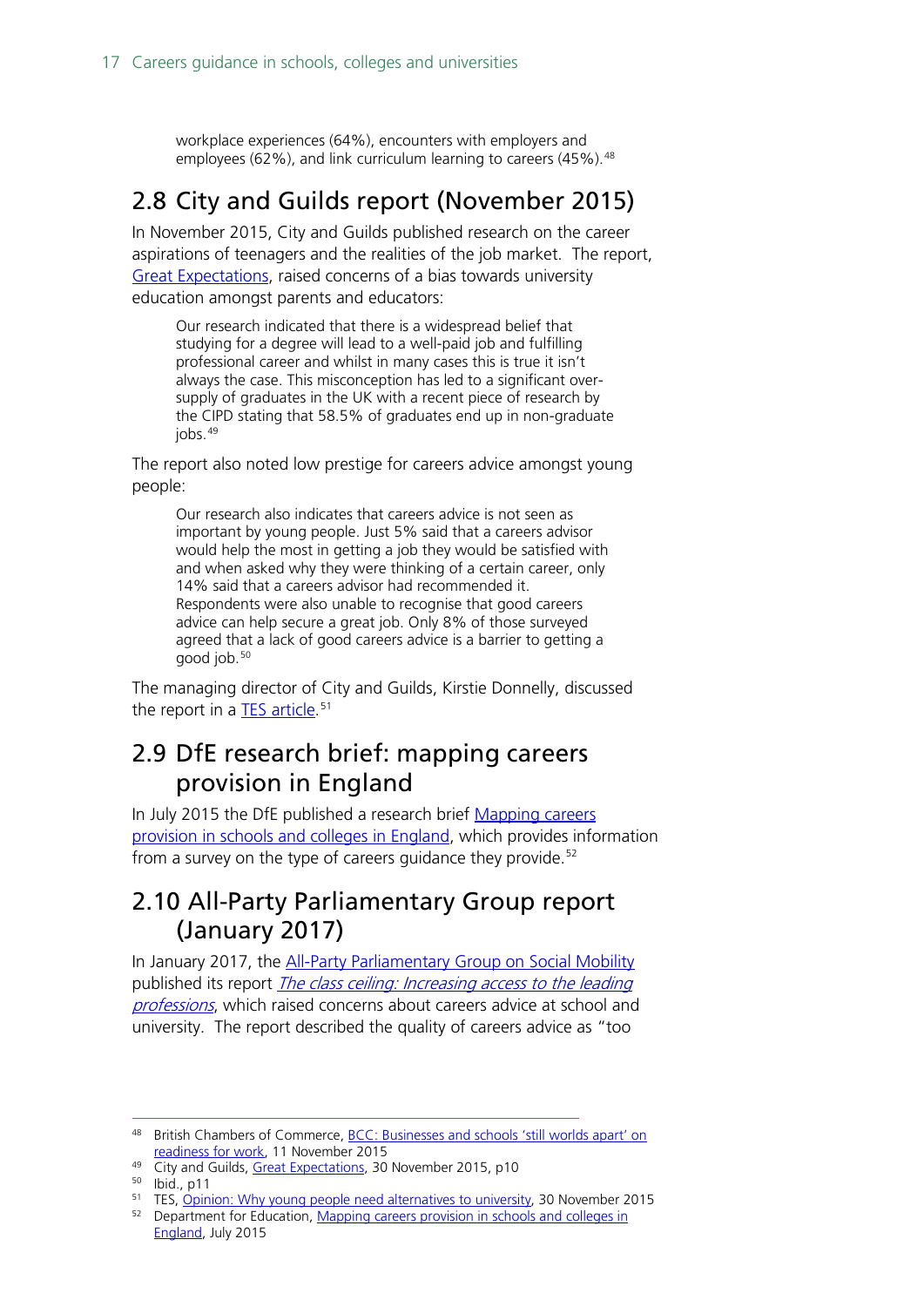varied, leaving young people unaware about steps to build a career especially in the most selective professions."<sup>[53](#page-17-2)</sup>

### <span id="page-17-0"></span>2.11 Gatsby Foundation report: international comparisons

Some comparative information is available through a 2014 report published by the Gatsby Foundation, [Good Career Guidance,](http://www.gatsby.org.uk/education/programmes/good-career-guidance) which discussed best practice in careers guidance and included visits to six foreign states or countries – Netherlands, Germany, Hong Kong, Ontario, Finland, and Ireland.

[Appendix 1](http://www.gatsby.org.uk/uploads/education/reports/pdf/gatsby-sir-john-holman-good-career-guidance-2014-appendices.pdf) (pages 3-44) to the report sets out the results of these visits, and the relevant systems in place.

This report also included the development of the 'benchmarks' that have since been adopted by the Government as parts of its Careers Strategy (see section 1.6).

### <span id="page-17-1"></span>2.12 Careers and Enterprise Company: State of the Nation 2018

The Careers and Enterprise Company published a [State of the Nation](https://www.careersandenterprise.co.uk/stateofthenation)  [report](https://www.careersandenterprise.co.uk/stateofthenation) in November 2018, which sought to evaluate current careers education in England.

The report found that on average schools and colleges are achieving 2.13 of the eight Gatsby Benchmarks (listed on page 8 of this briefing) compared to 1.87 the previous year and 1.34 in 2014.

It added that "when we look at sub-benchmarks (the components that make up each of the benchmarks), on average schools and colleges are 51% of the way to achieving all eight benchmarks."

18.1% of schools and colleges were not achieving any benchmarks. [54](#page-17-3)

<span id="page-17-2"></span><sup>&</sup>lt;sup>53</sup> All-Party Parliamentary Group on Social Mobility, *The class ceiling: Increasing access* [to the leading professions](https://d3n8a8pro7vhmx.cloudfront.net/labourclp269/pages/941/attachments/original/1484611647/APPG_Report_-_Access_to_Leading_Professions_Inquiry.pdf?1484611647), January 2017, p9

<span id="page-17-3"></span><sup>&</sup>lt;sup>54</sup> Careers and Enterprise Company, [State of the Nation 2018,](https://www.careersandenterprise.co.uk/sites/default/files/uploaded/1084_state_of_the_nation_v9_digital2.pdf) November 2018, pll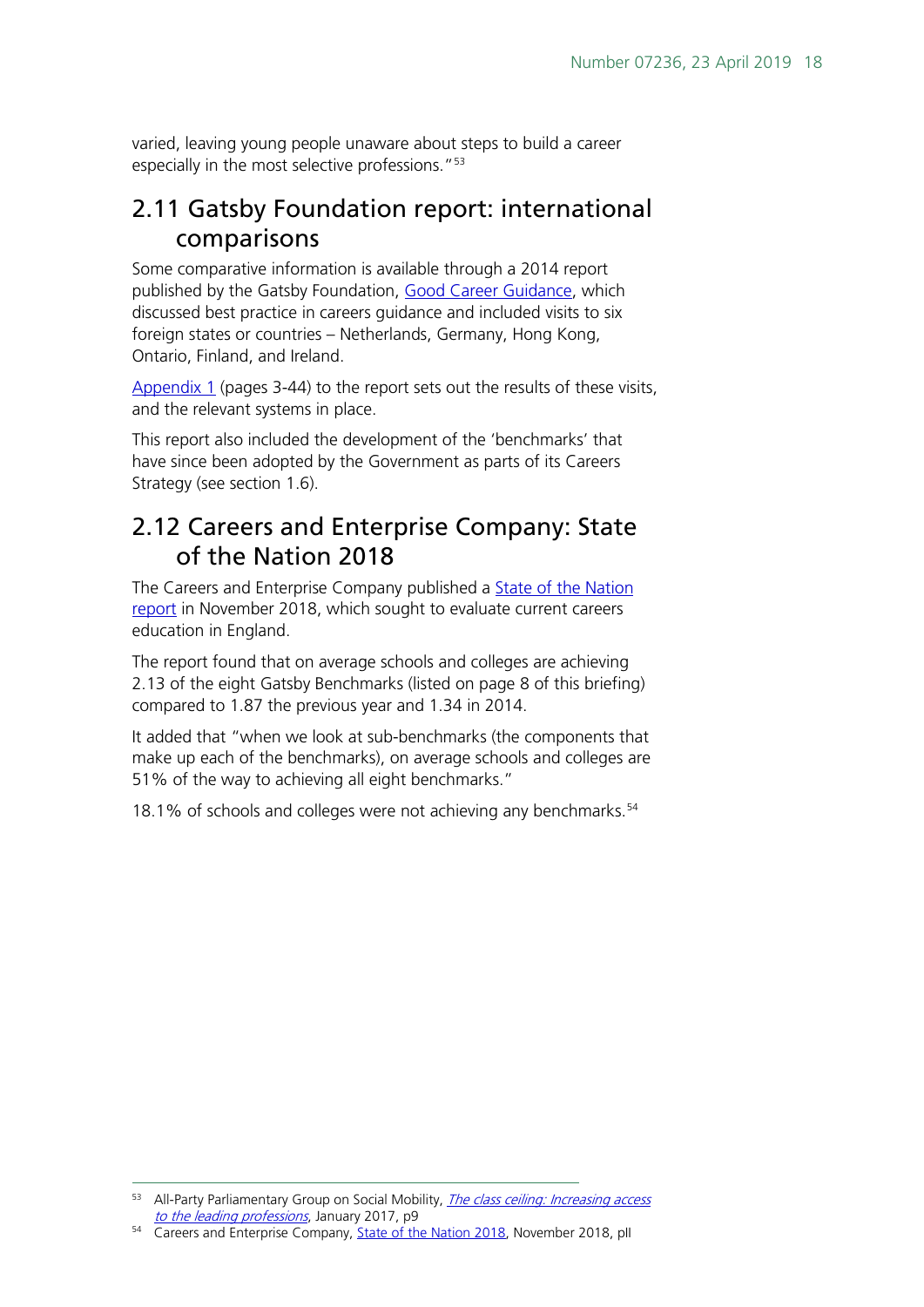## <span id="page-18-0"></span>3. Careers guidance in higher education

There are no statutory requirements around the provision of careers advice in higher education institutions (HEIs). Regardless of this careers advice and guidance is an important student service offered by all higher education institutions (HEIs). HEIs are autonomous bodies and all HEIs have their own careers service staffed by professionals who are trained in this area. The Association of Graduate Careers Advisory [Services](http://www.agcas.org.uk/search_tags?tag=careers+advice) (AGCAS) is a professional association for HE careers practitioners, it provides advice to members and aims to develop best practice across the sector.

University careers offices offer a wide range of services such as: careers advice, help with writing CVs and application forms, interview skills and networking/mentoring opportunities. HEIs careers offices may also arrange campus career fairs where employers can meet graduates. Many university careers centres continue to provide support to their graduates years after graduating.

A significant number of university degree courses now include employability skills and some include compulsory careers sessions. Many institutions also offer extra-curricular schemes to help students to develop the 'soft skills' which are valued by employers – some of these schemes lead to awards which students can include in their CVs.

Since autumn 2012 universities have had to supply information on destinations and salaries of their recent graduates as part of their [Key](https://unistats.direct.gov.uk/find-out-more/key-information-set)  [Information Set](https://unistats.direct.gov.uk/find-out-more/key-information-set) – this information allows prospective students to compare institutions by employability rates of graduates. Also the annual survey of [Destination of Leavers from Higher Education](https://unistats.direct.gov.uk/find-out-more/about-the-data/) (DLHE) collects data on employment of graduates and university league tables use employability rates in their rankings. The availability of data on employability and graduate destinations makes the provision of good careers advice beneficial for both students and universities.

In 2012 university tuition fees were raised and since then there has been an increased focus on the value of higher education and in particular on employment outcomes of higher education.

In 2016 the Government introduced a new process for assessing the quality of teaching in HEIs - the Teaching Excellence and Student Outcomes Framework (TEF). In the second year of the TEF HEIs were awarded a teaching quality assessment based on a set of metrics; two of the core metrics were employment measures. Following a lessons learned exercise after year two of the TEF two new employment measures will be added to future TEF assessments using information from the Longitudinal Education Outcomes (LEO) data. LEO data charts the transition of graduates from higher education into the workplace.

Reports from bodies such as the Social Mobility Commission have indicated that students from widening participation backgrounds have more difficulty accessing graduate jobs than graduates from better-off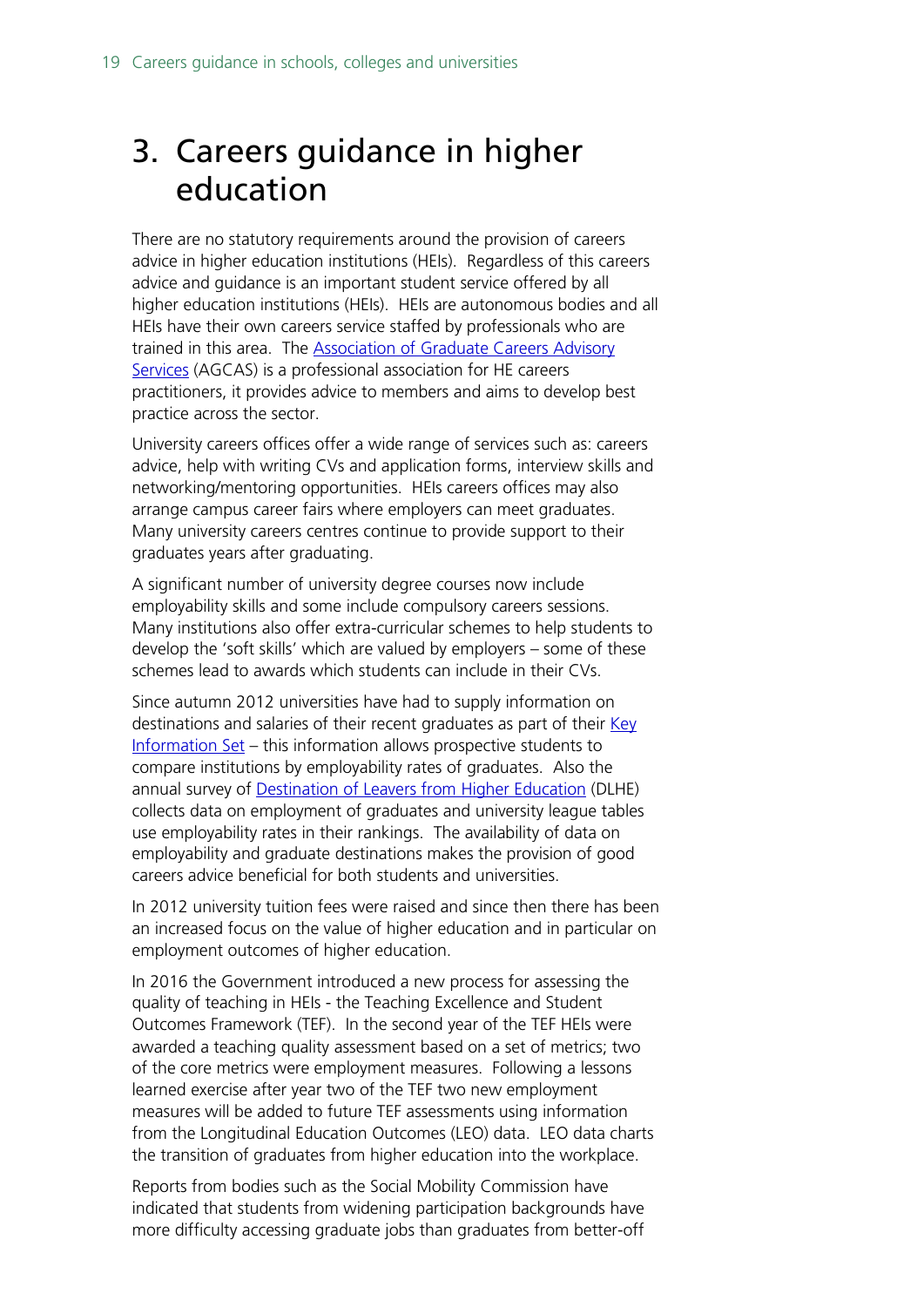backgrounds. [55](#page-19-0) The Careers Strategy document referred to evidence which suggests that 'undergraduates from disadvantaged backgrounds are less likely to use university careers services relative to their advantaged peers'.<sup>[56](#page-19-1)</sup> The Careers Strategy therefore recommends that HEIs do more to encourage students from disadvantaged backgrounds to use their career services:

We will ask the Director of Fair Access and Participation and the Office for Students to expect higher education institutions to do more to make sure that students from disadvantaged backgrounds make best use of their university careers services. This may include offering mentors, access to alumni networks or specialist careers outreach programmes.<sup>[57](#page-19-2)</sup>

<span id="page-19-0"></span><sup>55</sup> Social Mobility Commission, *[Unpaid internships are damaging to social mobility](https://www.gov.uk/government/news/unpaid-internships-are-damaging-to-social-mobility)*, 23 October 2017

<span id="page-19-1"></span><sup>&</sup>lt;sup>56</sup> Department for Education, *Careers strategy: making the most of everyone's skills* [and talents](https://www.gov.uk/government/uploads/system/uploads/attachment_data/file/664319/Careers_strategy.pdf), December 2017 p26 para 74

<span id="page-19-2"></span>December 2017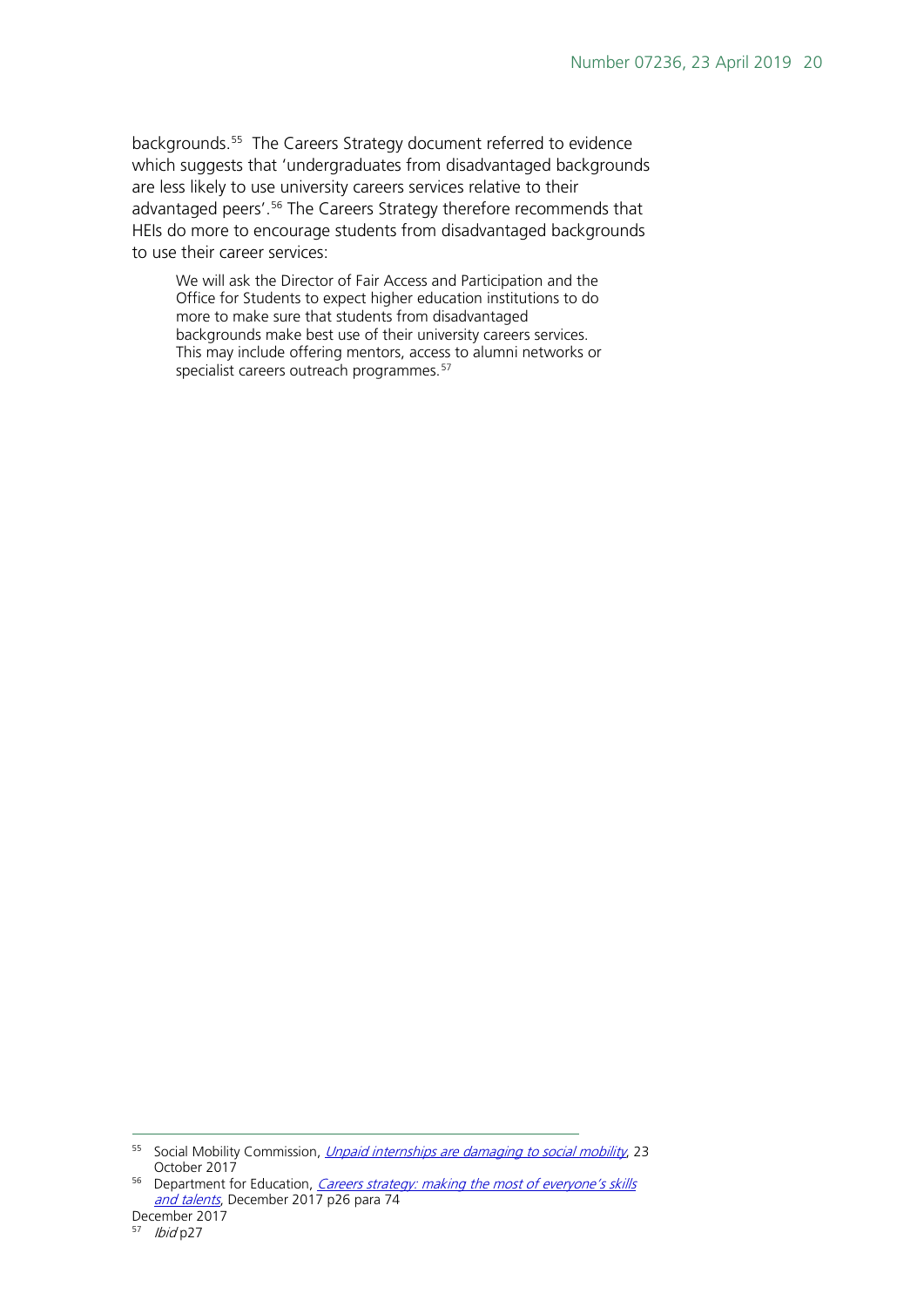## <span id="page-20-0"></span>4. Key organisations

### <span id="page-20-1"></span>4.1 National Careers Service

The <u>National Careers Service</u> (NCS), <u>launched in April 2012</u>,<sup>[58](#page-20-3)</sup> provides people over 13 years old with information, advice and guidance on learning, training and work opportunities. The service offers confidential and impartial advice, supported by qualified careers advisers. NCS services may be provided face-to-face, via telephone or online.

The [NCS website](https://nationalcareersservice.direct.gov.uk/aboutus/Pages/default.aspx) states that it aims to:

- help people with careers decisions and planning
- support people in reviewing their skills and abilities and develop new goals
- motivate people to implement their plan of action
- enable people to make the best use of high quality career related tools.

In December 2014, the Department for Business, Innovation and Skills published its third National Careers Service Satisfaction and Progression [Surveys Annual Report](https://www.gov.uk/government/uploads/system/uploads/attachment_data/file/384285/bis-14-p161-national-careers-service-satisfaction-and-progression-surveys-annual-report-2013-to-2014.pdf). This includes the following overview of customer satisfaction with the service:

Customers continue to rate the service very highly. Overall 94% of face-to-face and telephone customers agreed that the service was good; and 85% were satisfied overall, with 41% very satisfied. While high, these figures have not changed significantly compared with results in Year 1 and Year 2. Face-to-face customers, those in learning at the time of their adviser sessions and those aged under 25 continue to be more satisfied than average.

Overall 78% of website users in Year 3 were satisfied with the website overall, with 41% very satisfied, and 6% dissatisfied. Satisfaction has increased from Year 2 when 76% were satisfied and 39% very satisfied. Women and under 25s were more satisfied than average.<sup>[59](#page-20-4)</sup>

The DfE's [Careers Strategy](https://www.gov.uk/government/uploads/system/uploads/attachment_data/file/664319/Careers_strategy.pdf) (see section 1.6) includes a new, improved National Careers Service website by the end of 2020.<sup>[60](#page-20-5)</sup>

#### <span id="page-20-2"></span>Economic Evaluation of the NCS

An [economic evaluation of the NCS,](https://www.gov.uk/government/uploads/system/uploads/attachment_data/file/603929/National_Careers_Service_economic_evaluation.pdf) commissioned by the Department for Education, was published in March 2017.

The evaluation "could not identify a positive impact of the National Careers Service on employment or benefit dependency outcomes," but did "identify a relatively strong positive effect in relation to education and training."<sup>[61](#page-20-6)</sup>

<span id="page-20-3"></span><sup>58</sup> Department for Business, Innovation and Skills, New National Careers Service [launched,](https://www.gov.uk/government/news/new-national-careers-service-launched) 5 April 2012

<span id="page-20-4"></span><sup>59</sup> BIS, [National Careers Service Satisfaction and Progression Surveys Annual Report](https://www.gov.uk/government/uploads/system/uploads/attachment_data/file/384285/bis-14-p161-national-careers-service-satisfaction-and-progression-surveys-annual-report-2013-to-2014.pdf), December 2014, p5

<sup>&</sup>lt;sup>60</sup> Department for Education, [Careers strategy,](https://www.gov.uk/government/uploads/system/uploads/attachment_data/file/664319/Careers_strategy.pdf) December 2017, p9

<span id="page-20-6"></span><span id="page-20-5"></span><sup>&</sup>lt;sup>61</sup> Department for Education, An economic evaluation of the National Careers Service, March 2017, p31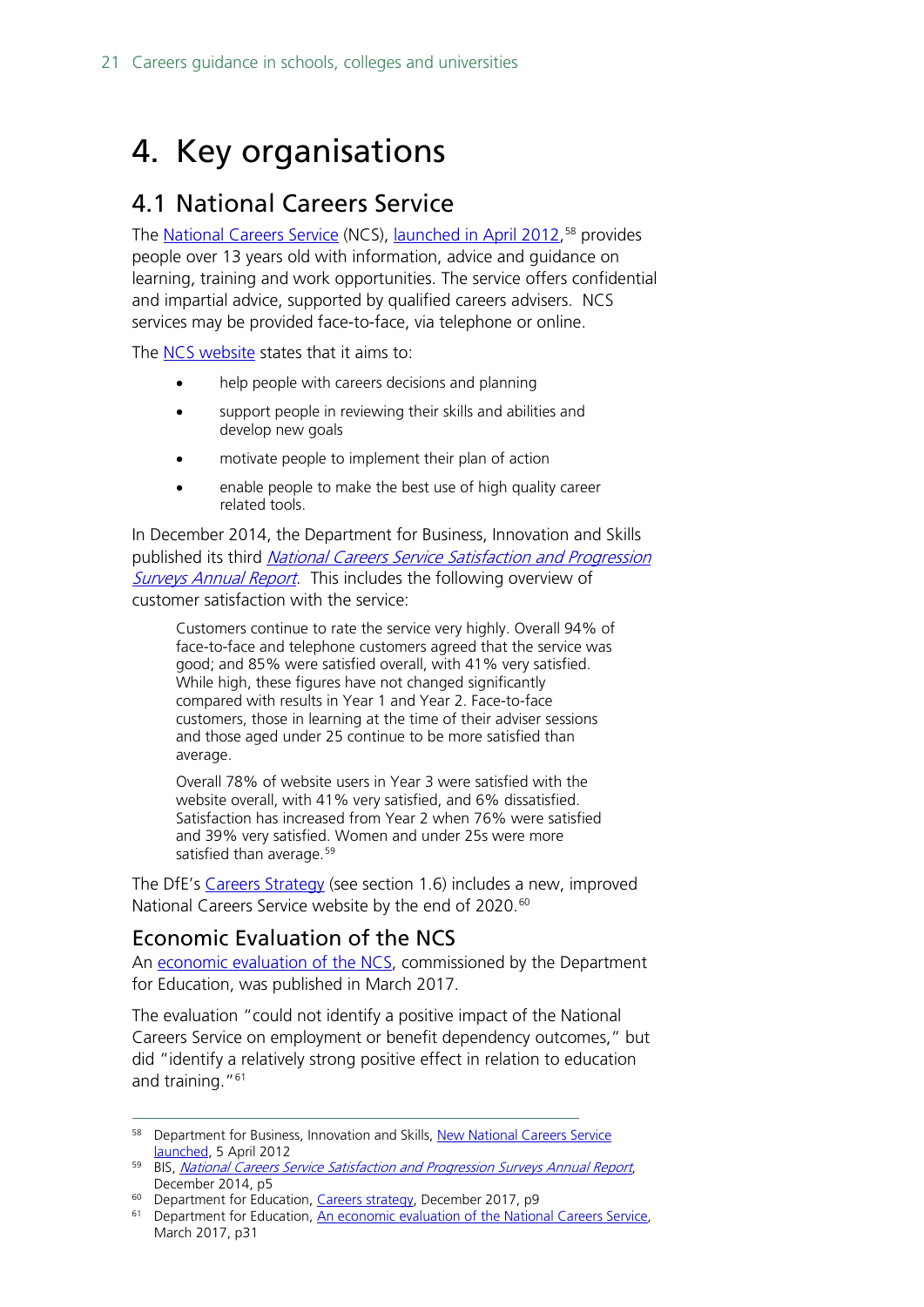### <span id="page-21-0"></span>4.2 Careers and Enterprise Company

A Department for Education [press notice](https://www.gov.uk/government/news/new-careers-and-enterprise-company-for-schools) published on 10 December 2014 provided details on the Careers and Enterprise Company (CEC) announced in Nicky Morgan's statement of that date (see section 2.1). To summarise, the CEC is designed to broker partnerships between schools, Further Education colleges and employers in order to give pupils aged 12 to 18 better access to advice and inspiration in finding a career.

The [CEC's website](http://www.careersandenterprise.co.uk/) provides further information on its work. The CEC plays a significant role in the DfE's Careers Strategy (see section 1.6 of this briefing).

#### **Enterprise Advisers**

The CEC website provides information on its network of ['Enterprise](https://www.careersandenterprise.co.uk/about-us/our-network)  [Advisers',](https://www.careersandenterprise.co.uk/about-us/our-network) developed with [Local Enterprise Partnerships:](https://www.lepnetwork.net/)

We are building a network of Enterprise Advisers to work directly with the leadership of individual schools and colleges. These volunteers, drawn from business and other employers, large and small will help to develop effective employer engagement plans.

Clusters of schools and colleges and Enterprise Advisers will be supported by a full time Enterprise Coordinator.

#### **Parliamentary debate and Education Committee session**

In an [evidence session](http://data.parliament.uk/writtenevidence/committeeevidence.svc/evidencedocument/education-committee/careers-guidance-followup/oral/17257.pdf) with the Commons Education Select Committee in January 2015, the then Education Secretary provided information on the funding of the CEC, and its relationship with the National Careers Service:

[In response to Q33]

**Nicky Morgan**: The Chancellor has set aside £20 million for the first two years, to get things up and running [for the new Careers and Enterprise Company]. As employers are involved, my intention is that eventually it will be self-sustaining. Costs will be relatively limited on the basis that advisors will be approached, but a lot of companies and organisations do that anyway, particularly larger employers.

 $[...]$ 

[In response to Q46, on difference between the new company and NCS]

**Nicky Morgan:** First, I do not think [schools and employers] are confused [about the respective functions of the two NCS and CEC]. Secondly, I think the NCS and the new company are doing different things. The company, as we have discussed, is very much employer-led, and I think that is not the case with the NCS. The NCS also focuses particularly on a number of priority groups. I want the new company to be very much about going into schools, with a particular focus on 12 to 18-year-olds. The NCS is an all-age service, although of course they will particularly focus on some younger people and lowskilled adults without a level 3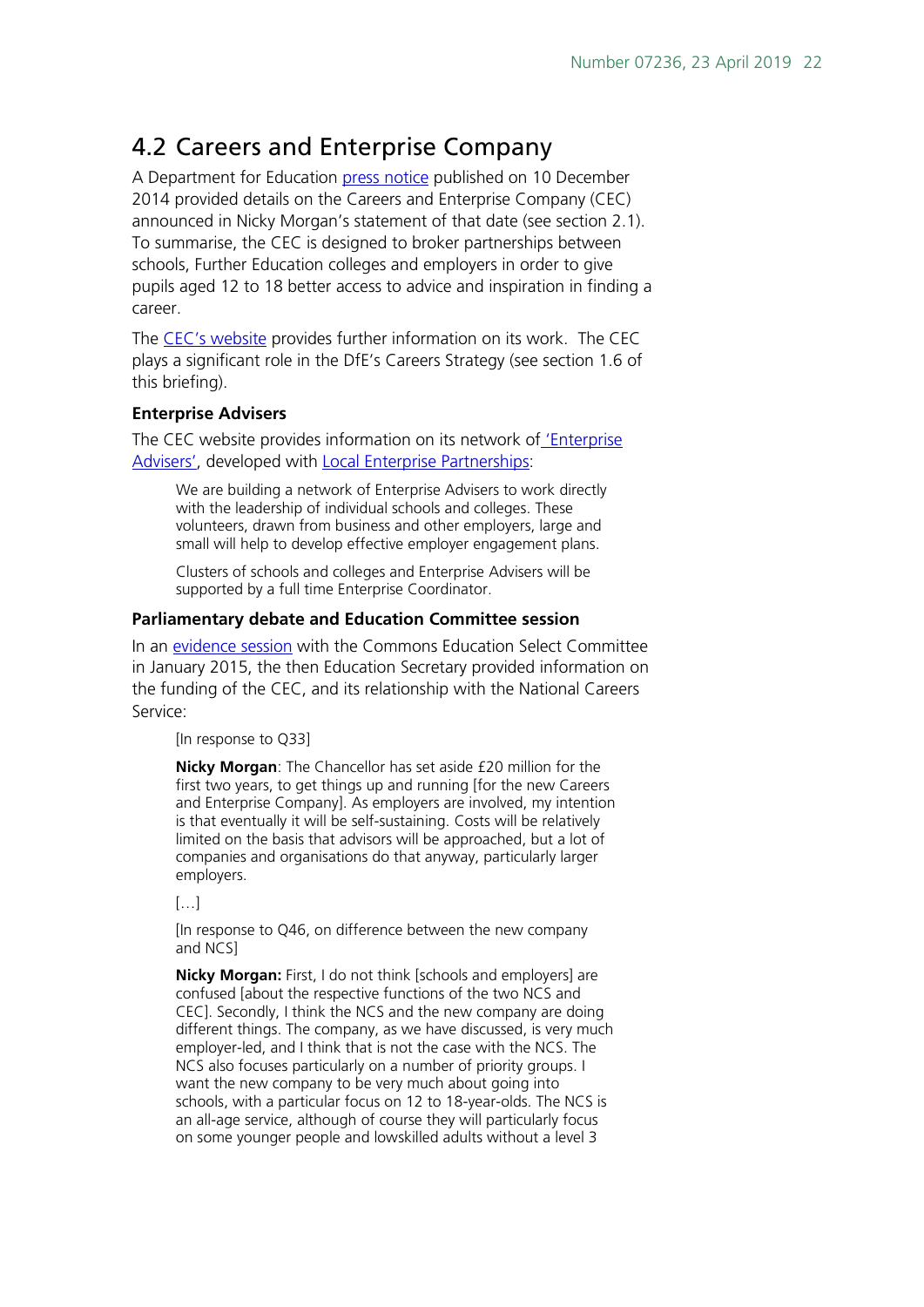qualification, as well as NEETs, as we have already discussed, and adults facing redundancy.<sup>[62](#page-22-1)</sup>

#### <span id="page-22-0"></span>Sutton Trust report recommendation

In February 2016, the Sutton Trust published its most recent [update](http://www.suttontrust.com/researcharchive/leading-people-2016/) on the educational background of people at the top of professions in the UK, which as in previous years highlighted that the UK's top professions remain disproportionately populated by alumni of private schools and Oxbridge, despite these educating only a small minority of the population.

In its recommendations on social mobility, the Trust suggested the CEC might be given a broader remit and further resources to conduct trials into effective careers advice for disadvantaged children:

Good careers education is essential for young people from all backgrounds. We welcome the establishment of the Careers and Enterprise Company (CEC) and its development of Careers and Enterprise Coordinators to join-up careers education between schools and businesses in local areas. The CEC should also be resourced and encouraged to trial and identify what works in careers advice for disadvantaged pupils.<sup>[63](#page-22-2)</sup>

<span id="page-22-1"></span><sup>&</sup>lt;sup>62</sup> Education Committee, Oral evidence: Careers guidance for young people: follow-up. [HC 333,](http://data.parliament.uk/writtenevidence/committeeevidence.svc/evidencedocument/education-committee/careers-guidance-followup/oral/17257.pdf) 7 January 2015

<span id="page-22-2"></span><sup>&</sup>lt;sup>63</sup> Sutton Trust, Leading People 2016: The educational backgrounds of the UK [professional elite,](http://www.suttontrust.com/wp-content/uploads/2016/02/Leading-People_Feb16.pdf) February 2016, p5